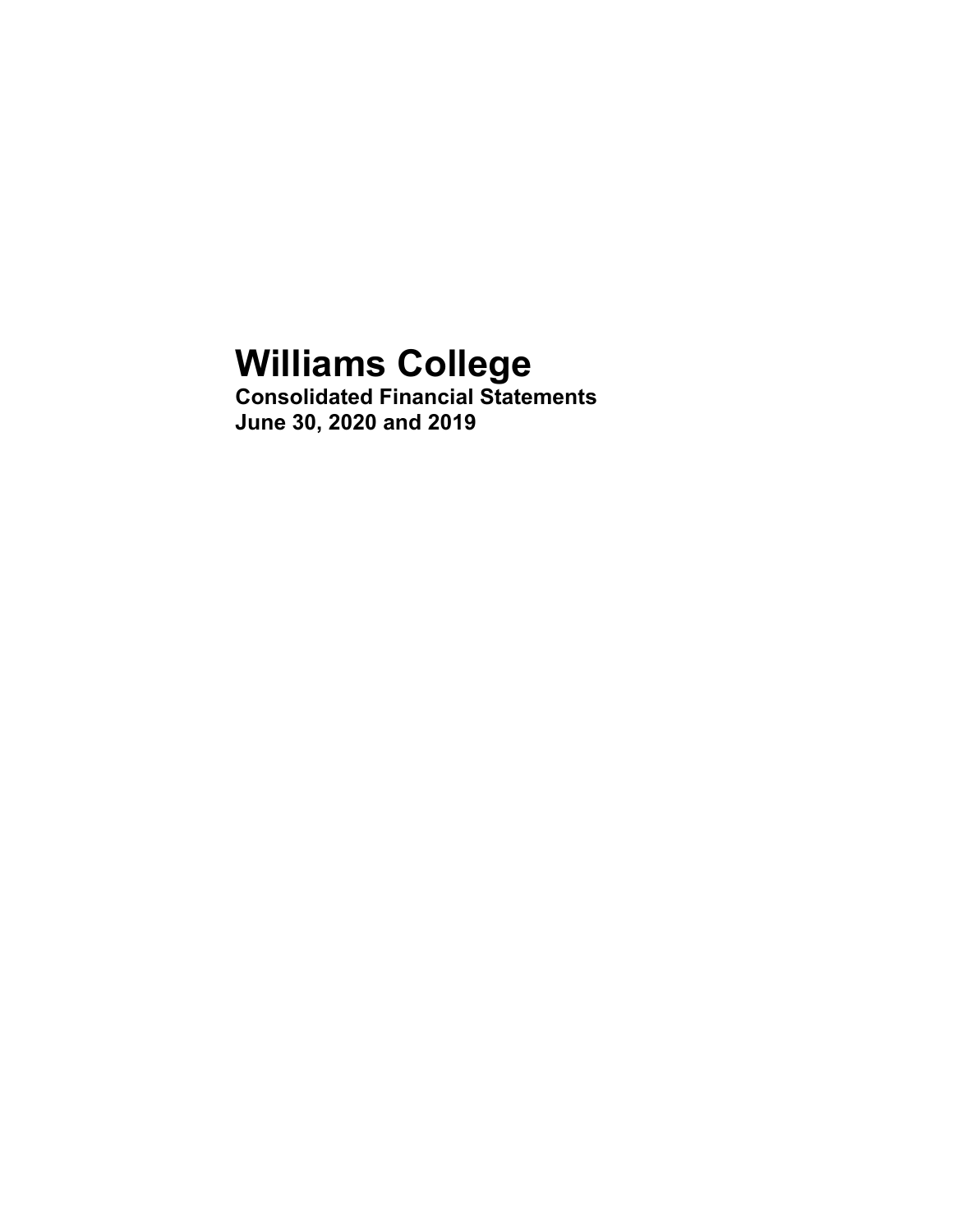# **Page(s)**

| <b>Consolidated Financial Statements</b> |  |
|------------------------------------------|--|
|                                          |  |
|                                          |  |
|                                          |  |
|                                          |  |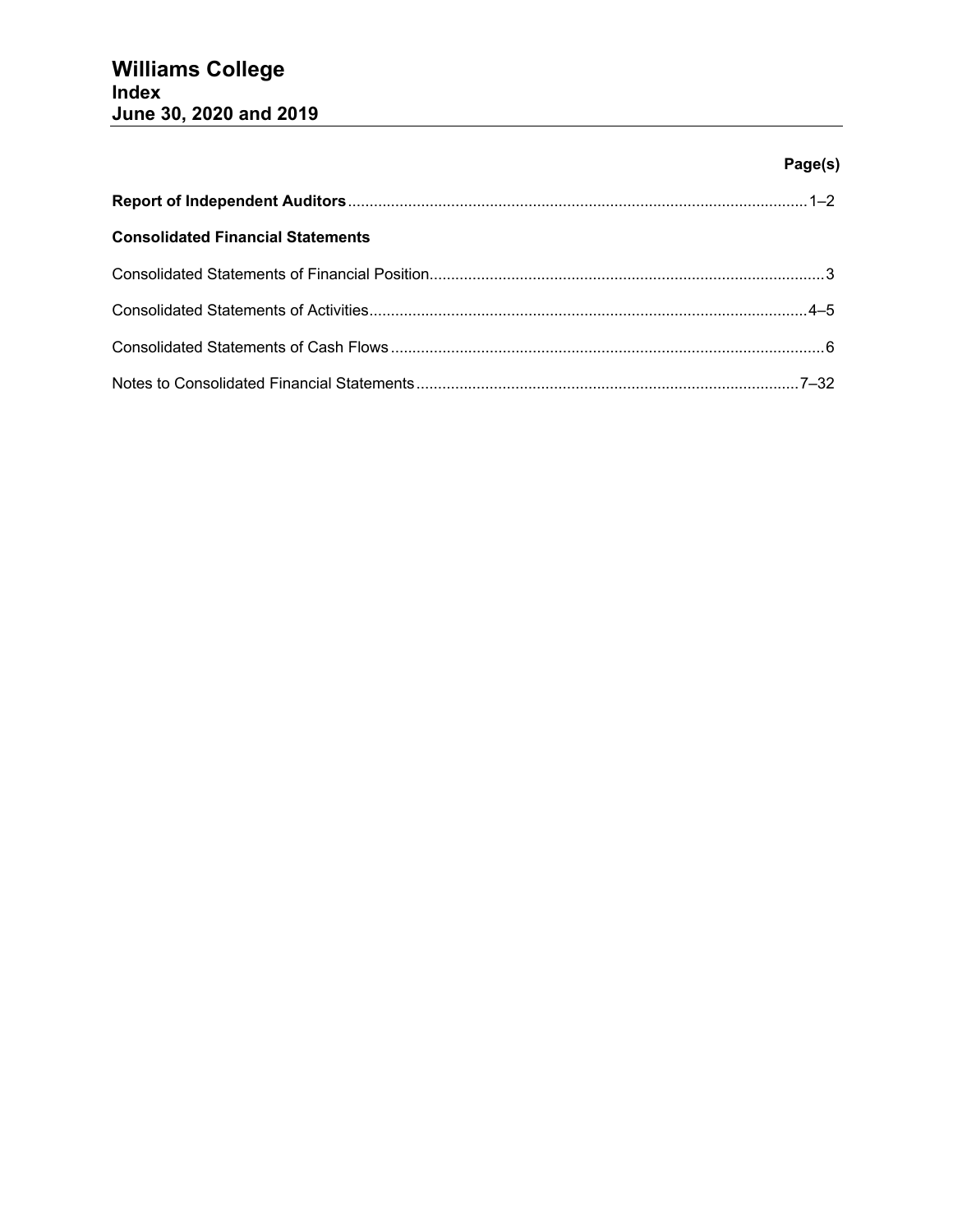

## **Report of Independent Auditors**

To the Board of Trustees of Williams College

We have audited the accompanying consolidated financial statements of Williams College and subsidiaries (the "College"), which comprise the consolidated statements of financial position as of June 30, 2020 and 2019, and the related consolidated statements of activities and of cash flows for the years then ended.

## *Management's Responsibility for the Consolidated Financial Statements*

Management is responsible for the preparation and fair presentation of the consolidated financial statements in accordance with accounting principles generally accepted in the United States of America; this includes the design, implementation, and maintenance of internal control relevant to the preparation and fair presentation of consolidated financial statements that are free from material misstatement, whether due to fraud or error.

## *Auditors' Responsibility*

Our responsibility is to express an opinion on the consolidated financial statements based on our audits. We conducted our audits in accordance with auditing standards generally accepted in the United States of America. Those standards require that we plan and perform the audit to obtain reasonable assurance about whether the consolidated financial statements are free from material misstatement.

An audit involves performing procedures to obtain audit evidence about the amounts and disclosures in the consolidated financial statements. The procedures selected depend on our judgment, including the assessment of the risks of material misstatement of the consolidated financial statements, whether due to fraud or error. In making those risk assessments, we consider internal control relevant to the College's preparation and fair presentation of the consolidated financial statements in order to design audit procedures that are appropriate in the circumstances, but not for the purpose of expressing an opinion on the effectiveness of the College's internal control. Accordingly, we express no such opinion. An audit also includes evaluating the appropriateness of accounting policies used and the reasonableness of significant accounting estimates made by management, as well as evaluating the overall presentation of the consolidated financial statements. We believe that the audit evidence we have obtained is sufficient and appropriate to provide a basis for our audit opinion.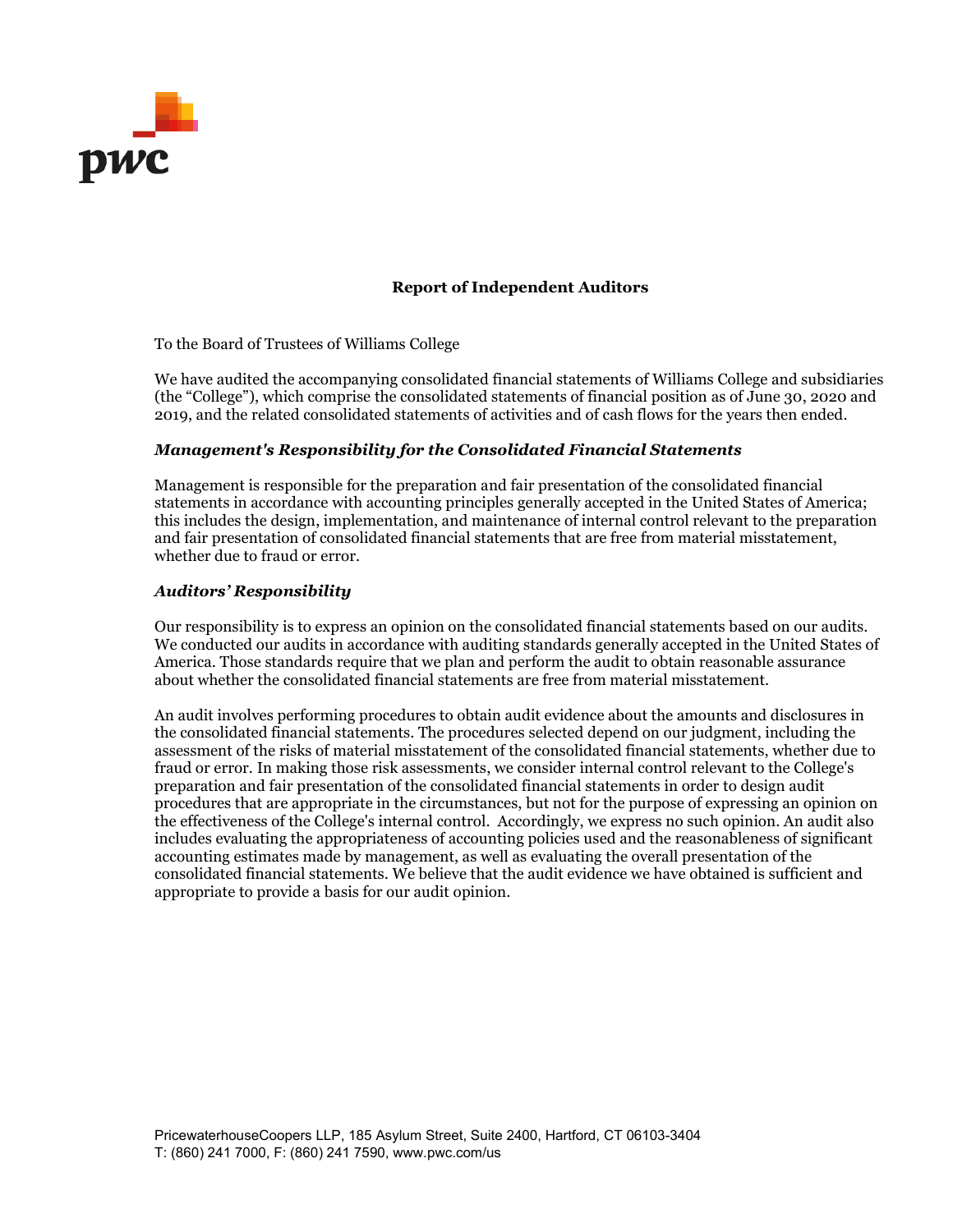

## *Opinion*

In our opinion, the consolidated financial statements referred to above present fairly, in all material respects, the financial position of Williams College and subsidiaries as of June 30, 2020 and 2019, and the changes in their net assets and their cash flows for the years then ended in accordance with accounting principles generally accepted in the United States of America.

Pricevatebouse Coopers - CLP

Hartford, Connecticut October 9, 2020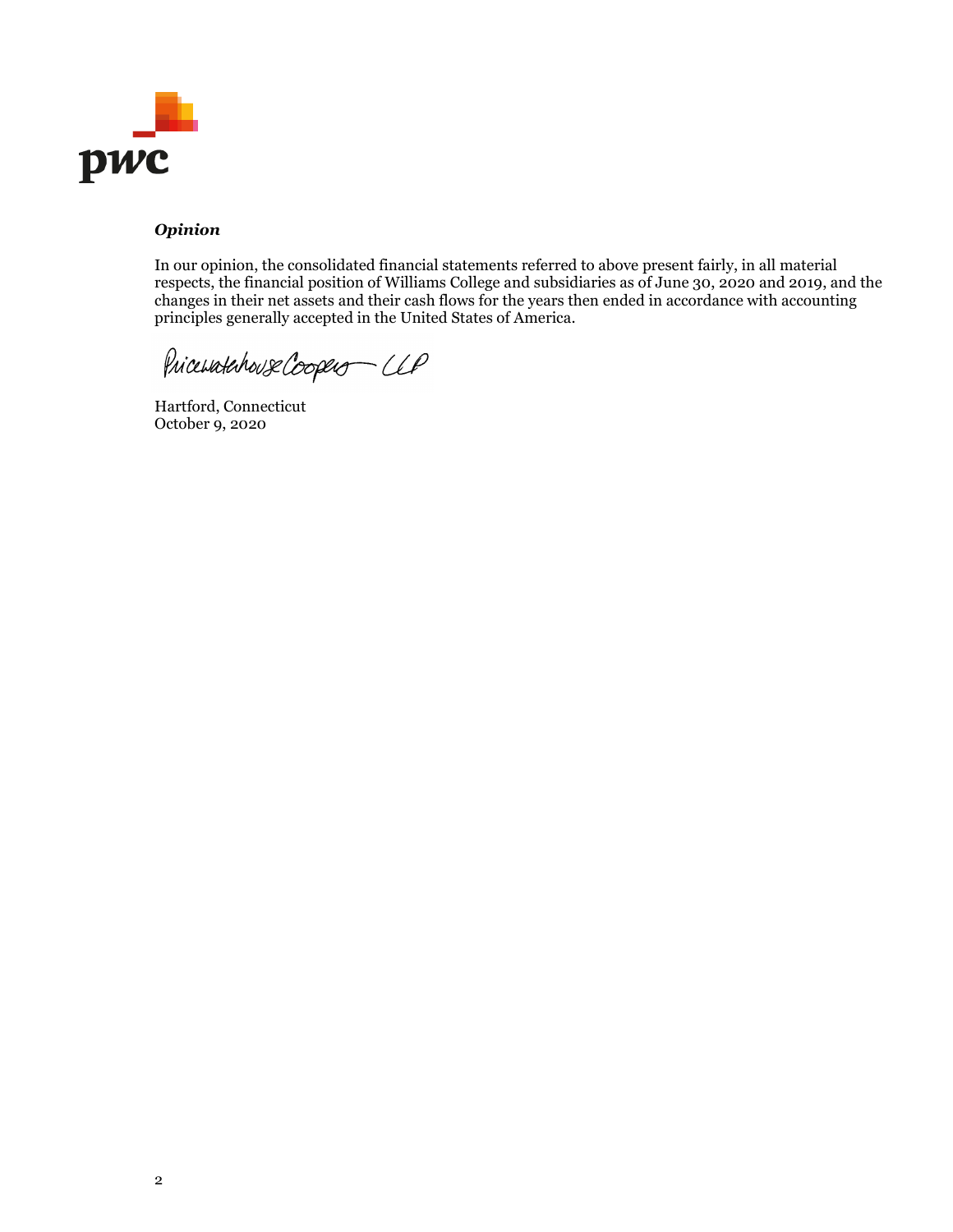# **Williams College Consolidated Statements of Financial Position June 30, 2020 and 2019**

|                                                                                                     |                    | 2020 |                  |                    | 2019 |                       |
|-----------------------------------------------------------------------------------------------------|--------------------|------|------------------|--------------------|------|-----------------------|
| Assets                                                                                              |                    |      |                  |                    |      |                       |
| Cash and cash equivalents<br>Accounts receivable, net of allowance of \$107,561                     |                    | \$   | 26,369,259       |                    | \$   | 40,013,271            |
| (\$115,372 in 2019)                                                                                 |                    |      | 1,048,290        |                    |      | 1,892,356             |
| Contributions receivable, net of allowance of \$6,176,781<br>in 2020 (\$6,887,166 in 2019) (Note 2) |                    |      | 87,451,390       |                    |      | 110,609,408           |
| Notes receivable - student loans, net of allowance                                                  |                    |      |                  |                    |      |                       |
| of \$128,800 (\$145,730 in 2019) (Note 3)                                                           |                    |      | 1,720,136        |                    |      | 1,957,920             |
| Notes receivable - other (Note 4)<br>Bonds proceeds held by trustee                                 |                    |      | 13,111,766       |                    |      | 13,331,827<br>319,995 |
| Other assets                                                                                        |                    |      | 11,912,365       |                    |      | 10,167,993            |
| Investments                                                                                         |                    |      |                  |                    |      |                       |
| Investments held on behalf of                                                                       |                    |      |                  |                    |      |                       |
| Williams College (Note 5)                                                                           | 2,896,816,496<br>S |      |                  | 2,943,861,090<br>S |      |                       |
| Investments held on behalf of                                                                       |                    |      |                  |                    |      |                       |
| supporting organization                                                                             | 352,398,749        |      |                  | 320,685,960        |      |                       |
| Total Investments, at fair value                                                                    |                    |      | 3,249,215,245    |                    |      | 3,264,547,050         |
| Land, buildings and equipment, net (Note 7)                                                         |                    |      | 716,755,846      |                    |      | 681,502,916           |
| <b>Total assets</b>                                                                                 |                    |      | \$4,107,584,297  |                    |      | \$4,124,342,736       |
| <b>Liabilities</b>                                                                                  |                    |      |                  |                    |      |                       |
| Accounts payable and accrued liabilities                                                            |                    | \$   | 33,632,796       |                    | \$   | 34,977,199            |
| Accrued salaries and benefits (Note 8)                                                              |                    |      | 49,477,852       |                    |      | 42,711,850            |
| Investments held on behalf of                                                                       |                    |      |                  |                    |      |                       |
| supporting organization (Note 6)                                                                    |                    |      | 352,398,749      |                    |      | 320,685,960           |
| Deferred revenue and deposits                                                                       |                    |      | 3,618,335        |                    |      | 1,835,177             |
| U. S. Government advances for student loans                                                         |                    |      | 2,310,918        |                    |      | 2,284,348             |
| Liabilities related to split interest agreements                                                    |                    |      | 54,698,457       |                    |      | 57,475,892            |
| Bonds payable (Note 11)                                                                             |                    |      | 425,178,670      |                    |      | 435,544,674           |
| <b>Total liabilities</b>                                                                            |                    |      | 921,315,777      |                    |      | 895,515,100           |
| <b>Net assets</b>                                                                                   |                    |      |                  |                    |      |                       |
| Without donor restrictions                                                                          |                    |      | 399,405,763      |                    |      | 413,275,501           |
| With donor restrictions                                                                             |                    |      | 2,785,492,476    |                    |      | 2,814,188,188         |
| Total College net assets                                                                            |                    |      | 3, 184, 898, 239 |                    |      | 3,227,463,689         |
| Noncontrolling interests without donor restrictions                                                 |                    |      | 1,370,281        |                    |      | 1,363,947             |
| Total net assets                                                                                    |                    |      | 3,186,268,520    |                    |      | 3,228,827,636         |
| Total liabilities and net assets                                                                    |                    |      | \$4,107,584,297  |                    |      | \$4,124,342,736       |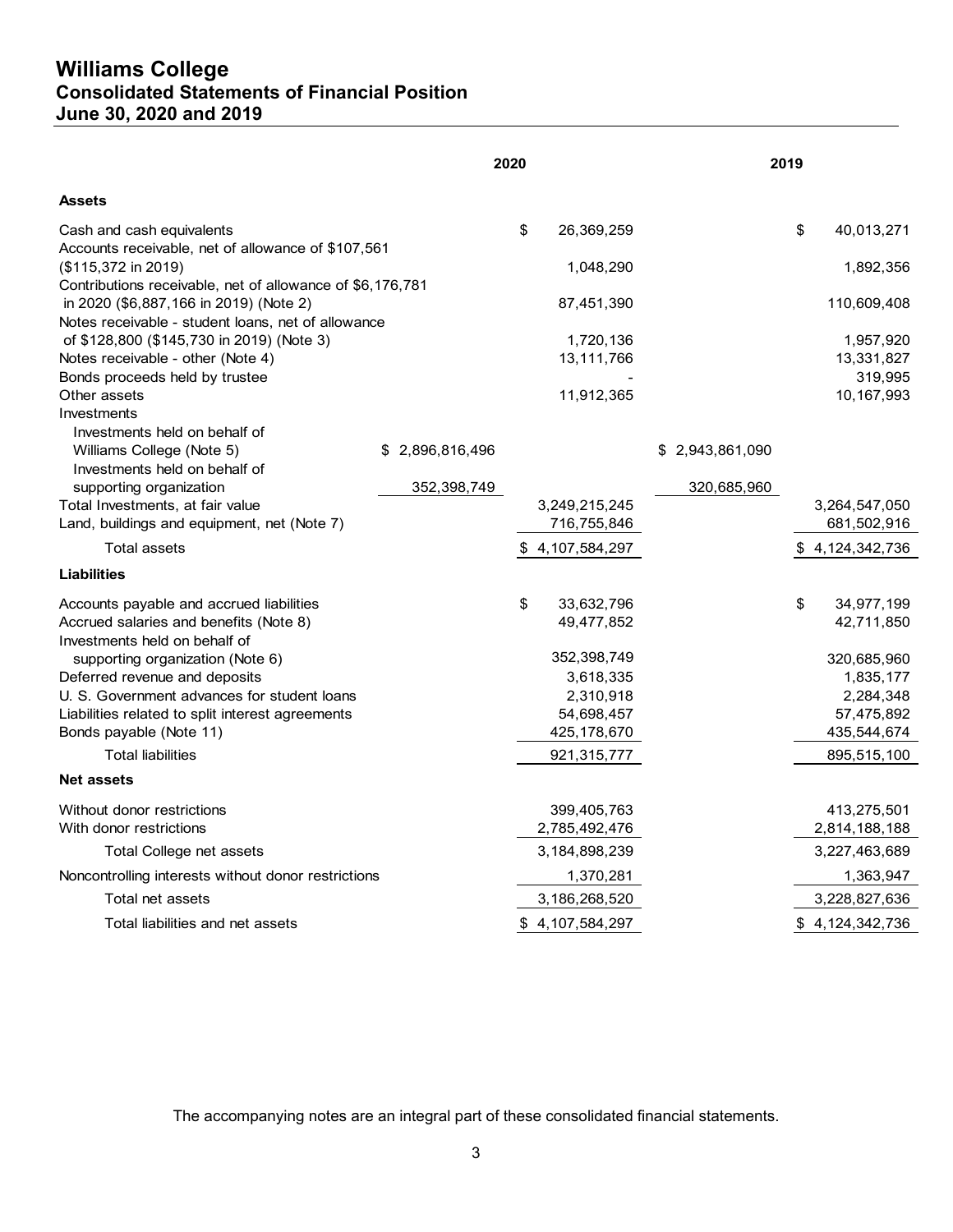# **Williams College Consolidated Statement of Activities Year Ended June 30, 2020 with Summarized Comparative Totals for 2019**

|                                                                                                       |                                             | 2020                                     |                        |                            |  |  |
|-------------------------------------------------------------------------------------------------------|---------------------------------------------|------------------------------------------|------------------------|----------------------------|--|--|
|                                                                                                       | <b>Without Donor</b><br><b>Restrictions</b> | <b>With Donor</b><br><b>Restrictions</b> | <b>Total</b>           | <b>Total</b>               |  |  |
| Operating revenue, gains and other                                                                    |                                             |                                          |                        |                            |  |  |
| Net student revenues                                                                                  |                                             |                                          |                        |                            |  |  |
| Tuition, fees, room and board,<br>net of financial aid of \$57,658,731 in 2020 (\$54,581,146 in 2019) | \$<br>86,952,877                            | \$                                       | \$<br>86,952,877       | \$<br>88,989,517           |  |  |
| Auxiliary enterprises - other                                                                         | 7,204,530                                   |                                          | 7,204,530              | 8,304,246                  |  |  |
| Special purpose grants expended and related income                                                    | 1,978,909                                   |                                          | 1,978,909              |                            |  |  |
| Gifts and grants, net of discount and allowance                                                       | 22, 255, 174                                | 1,725,802                                | 23,980,976             | 41,252,773                 |  |  |
| Investment income                                                                                     | 634,764                                     |                                          | 634,764                | 1,338,436                  |  |  |
| Realized gains utilized                                                                               | 11, 164, 334                                | 123,491,657                              | 134,655,991            | 127,332,148                |  |  |
| Other income                                                                                          | 2,014,859                                   |                                          | 2,014,859              | 1,283,208                  |  |  |
| Net assets released from restrictions                                                                 | 132,833,582                                 | (132,833,582)                            |                        |                            |  |  |
| Total operating revenue, gains, and other                                                             | 265,039,029                                 | (7,616,123)                              | 257,422,906            | 268,500,328                |  |  |
| Operating expenses and other                                                                          |                                             |                                          |                        |                            |  |  |
| Salaries and wages                                                                                    | 111,391,316                                 |                                          | 111,391,316            | 107, 167, 204              |  |  |
| Employee benefits                                                                                     | 41,015,508                                  |                                          | 41,015,508             | 37,758,628                 |  |  |
| Operating expenses                                                                                    | 66,865,126                                  |                                          | 66,865,126             | 81,725,174                 |  |  |
| Interest expense                                                                                      | 11,261,120                                  |                                          | 11,261,120             | 12,488,754                 |  |  |
| Depreciation                                                                                          | 38,582,047                                  |                                          | 38,582,047             | 34,860,040                 |  |  |
| Total operating expenses and other                                                                    | 269, 115, 117                               |                                          | 269,115,117            | 273,999,800                |  |  |
| Change in net assets from operating activities                                                        | (4,076,088)                                 | (7,616,123)                              | (11,692,211)           | (5,499,472)                |  |  |
| <b>Nonoperating activities</b>                                                                        |                                             |                                          |                        |                            |  |  |
| Investment return, net                                                                                | 8,779,741                                   | 75,758,831                               | 84,538,572             | 253,933,513                |  |  |
| Realized gains utilized for current operations                                                        | (11, 164, 334)                              | (123, 491, 657)                          | (134, 655, 991)        | (127, 332, 148)            |  |  |
| Investment income, annuitant payments and                                                             |                                             |                                          |                        |                            |  |  |
| change in value of split interest agreements<br>Adjustments for post-employment liabilities           | (907, 901)<br>(1,355,285)                   | 1,028,440                                | 120,539<br>(1,355,285) | (2,828,658)<br>(1,833,326) |  |  |
| Life income and endowment gifts, net                                                                  | 143,063                                     | 27,341,335                               | 27,484,398             | 26,264,313                 |  |  |
| Unrealized gain (loss) and net settlement on interest rate swaps                                      | (7,005,472)                                 |                                          | (7,005,472)            | (3,683,098)                |  |  |
| <b>Fund retirements</b>                                                                               | 2,589,776                                   | (2,589,776)                              |                        |                            |  |  |
| Funds further designated                                                                              | (873,238)                                   | 873,238                                  |                        |                            |  |  |
| Change in net assets from nonoperating activities                                                     | (9,793,650)                                 | (21,079,589)                             | (30,873,239)           | 144,520,596                |  |  |
| Total change in net assets without donor restriction - Williams College                               | (13,869,738)                                |                                          | (13,869,738)           | 27,002,620                 |  |  |
| Total change in net assets without restriction - noncontrolling interest                              | 6,334                                       |                                          | 6,334                  | (57, 751)                  |  |  |
| Total change in net assets with donor restriction                                                     |                                             | (28, 695, 712)                           | (28, 695, 712)         | 112,018,504                |  |  |
| Total change in net assets                                                                            | (13,863,404)                                | (28, 695, 712)                           | (42, 559, 116)         | 138,963,373                |  |  |
|                                                                                                       |                                             |                                          |                        |                            |  |  |
| Beginning net assets                                                                                  | 414,639,448                                 | 2,814,188,188                            | 3,228,827,636          | 3,089,864,263              |  |  |
| Ending net assets                                                                                     | \$<br>400,776,044                           | \$2,785,492,476                          | \$ 3,186,268,520       | \$<br>3,228,827,636        |  |  |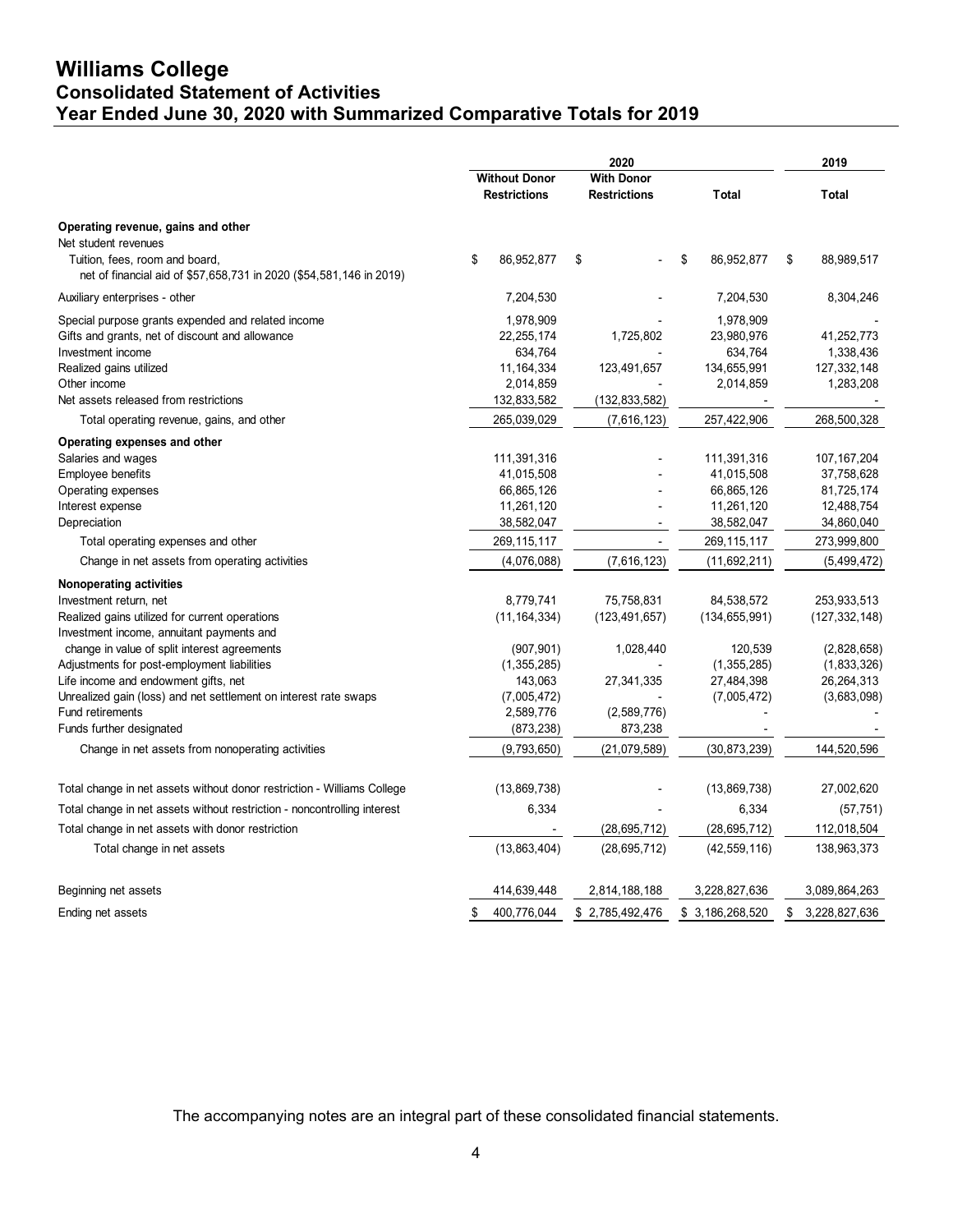# **Williams College Consolidated Statement of Activities Year Ended June 30, 2019**

|                                                                          | 2019 |                                             |    |                                          |    |                          |
|--------------------------------------------------------------------------|------|---------------------------------------------|----|------------------------------------------|----|--------------------------|
|                                                                          |      | <b>Without Donor</b><br><b>Restrictions</b> |    | <b>With Donor</b><br><b>Restrictions</b> |    | Total                    |
| Operating revenue, gains and other                                       |      |                                             |    |                                          |    |                          |
| Net student revenues                                                     |      |                                             |    |                                          |    |                          |
| Tuition, fees, room and board,                                           | \$   | 88,989,517                                  | \$ |                                          | \$ | 88,989,517               |
| net of financial aid of $$54,581,146$ )<br>Auxiliary enterprises - other |      | 8,304,246                                   |    |                                          |    | 8,304,246                |
|                                                                          |      |                                             |    |                                          |    |                          |
| Gifts and grants, net of discount and allowance                          |      | 31,473,671                                  |    | 9,779,102                                |    | 41,252,773               |
| Investment income                                                        |      | 1,338,436                                   |    |                                          |    | 1,338,436                |
| Realized gains utilized<br>Other income                                  |      | 12,532,961<br>1,283,208                     |    | 114,799,187                              |    | 127,332,148<br>1,283,208 |
| Net assets released from restrictions                                    |      | 130,321,281                                 |    | (130, 321, 281)                          |    |                          |
| Total operating revenue, gains, and other                                |      | 274,243,320                                 |    | (5,742,992)                              |    | 268,500,328              |
| Operating expenses and other                                             |      |                                             |    |                                          |    |                          |
| Salaries and wages                                                       |      | 107, 167, 204                               |    |                                          |    | 107, 167, 204            |
| <b>Employee benefits</b>                                                 |      | 37,758,628                                  |    |                                          |    | 37,758,628               |
| Operating expenses                                                       |      | 81,725,174                                  |    |                                          |    | 81,725,174               |
| Interest expense                                                         |      | 12,488,754                                  |    |                                          |    | 12,488,754               |
| Depreciation                                                             |      | 34,860,040                                  |    |                                          |    | 34,860,040               |
| Total operating expenses and other                                       |      | 273,999,800                                 |    | $\overline{\phantom{a}}$                 |    | 273,999,800              |
| Change in net assets from operating activities                           |      | 243,520                                     |    | (5,742,992)                              |    | (5,499,472)              |
| <b>Nonoperating activities</b>                                           |      |                                             |    |                                          |    |                          |
| Investment return, net                                                   |      | 31,201,890                                  |    | 222,731,623                              |    | 253,933,513              |
| Realized gains utilized for current operations                           |      | (12, 532, 961)                              |    | (114, 799, 187)                          |    | (127, 332, 148)          |
| Investment income, annuitant payments and                                |      |                                             |    |                                          |    |                          |
| changes in value of split interest agreements                            |      | (842, 510)                                  |    | (1,986,148)                              |    | (2,828,658)              |
| Adjustments for post-employment liabilities                              |      | (1,833,326)                                 |    |                                          |    | (1,833,326)              |
| Life income and endowment gifts, net                                     |      | 6,240                                       |    | 26,258,073                               |    | 26,264,313               |
| Unrealized gain (loss) and net settlement on interest rate swaps         |      | (3,683,098)                                 |    |                                          |    | (3,683,098)              |
| <b>Fund retirements</b>                                                  |      | 281,218                                     |    | (281, 218)                               |    |                          |
| Funds further designated                                                 |      | 14, 161, 647                                |    | (14, 161, 647)                           |    |                          |
| Change in net assets from nonoperating activities                        |      | 26,759,100                                  |    | 117,761,496                              |    | 144,520,596              |
| Total change in net assets without donor restriction - Williams College  |      | 27,002,620                                  |    |                                          |    | 27,002,620               |
| Total change in net assets without restriction - noncontrolling interest |      | (57, 751)                                   |    |                                          |    | (57, 751)                |
| Total change in net assets with donor restriction                        |      |                                             |    | 112,018,504                              |    | 112,018,504              |
| Total change in net assets                                               |      | 26,944,869                                  |    | 112,018,504                              |    | 138,963,373              |
|                                                                          |      |                                             |    |                                          |    |                          |
| Beginning net assets                                                     |      | 387,694,579                                 |    | 2,702,169,684                            |    | 3,089,864,263            |
| Ending net assets                                                        | \$   | 414,639,448                                 | \$ | 2,814,188,188                            |    | \$ 3,228,827,636         |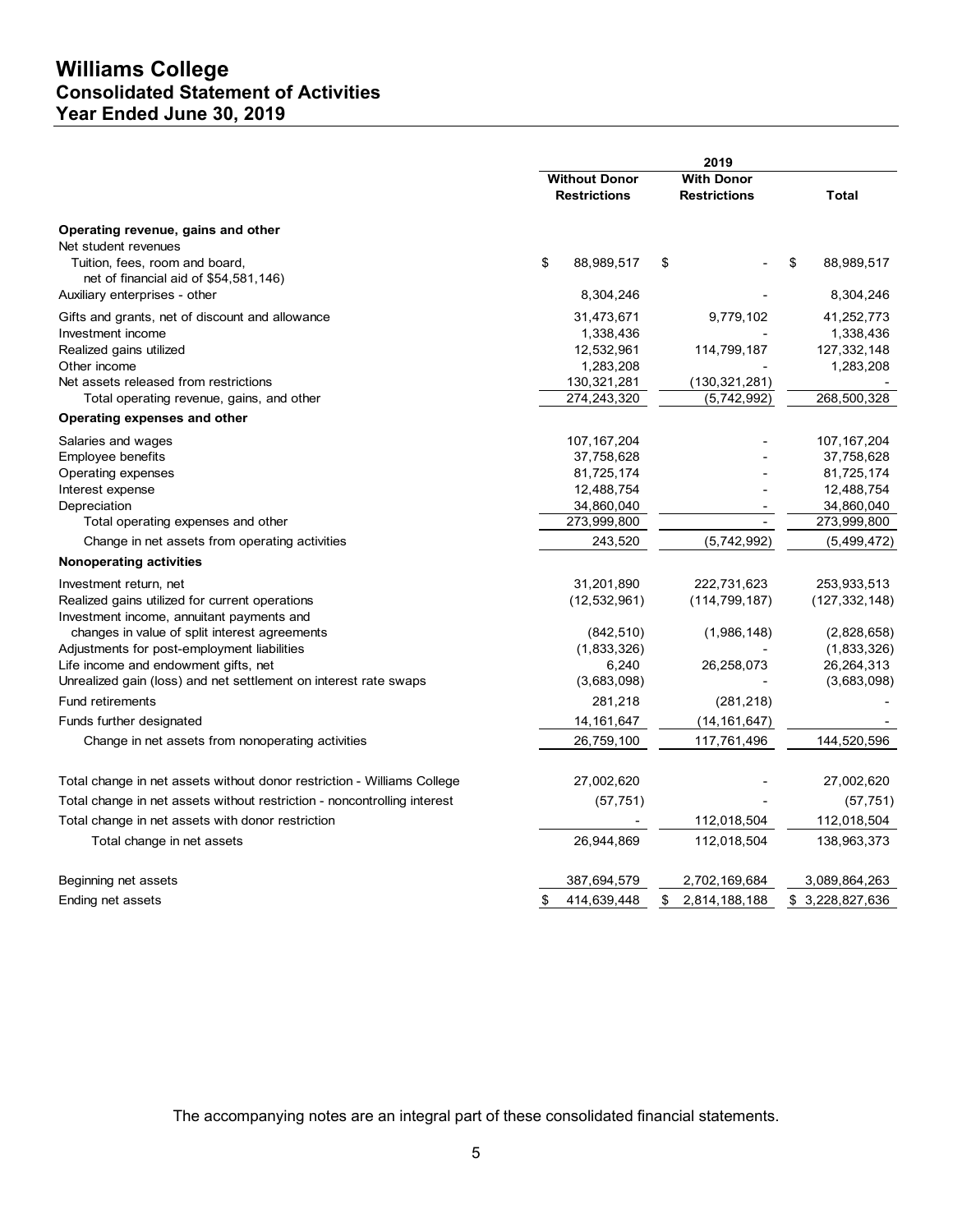# **Williams College Consolidated Statements of Cash Flows Years Ended June 30, 2020 and 2019**

|                                                                          | 2020                 | 2019              |
|--------------------------------------------------------------------------|----------------------|-------------------|
| Cash flow from operating activities                                      |                      |                   |
| Total change in net assets                                               | \$<br>(42, 559, 116) | 138,963,373<br>\$ |
| Adjustments to reconcile change in net assets to net                     |                      |                   |
| cash provided (used) by operating activities                             |                      |                   |
| Depreciation, amortization and accretion, net                            | 37,348,651           | 33,295,455        |
| Provision for doubtful accounts receivable and student loans             | (5, 592)             | (4, 810)          |
| Realized gains and change in unrealized gains on investments and income  | (86, 128, 085)       | (255, 620, 620)   |
| Change in noncontrolling interests without donor restrictions            | 6,334                | (57, 751)         |
| Gain (loss) on real property held for resale                             | 22,441               | (195, 294)        |
| Gain (loss) on disposal of plant assets                                  | 65,034               | (102,005)         |
| Gifts restricted for long-term investment                                | (34, 876, 781)       | (47, 567, 642)    |
| Donated securities                                                       | (14, 467, 908)       | (13,989,177)      |
| Proceeds from sale of donated securities                                 | 4,077,700            | 1,894,263         |
| Gifts in kind                                                            | (3,203,678)          | (581, 773)        |
| Changes in operating assets and liabilities                              |                      |                   |
| Accounts receivable                                                      | 851,877              | (1,043,681)       |
| Contributions receivable                                                 | 23,158,018           | 34,857,806        |
| Other assets                                                             | 220,061              | (159, 754)        |
| Accounts payable and accrued liabilities                                 | 121,274              | 1,779,508         |
| Present value of beneficiary payments                                    | 2,612,039            | 5,126,723         |
| Accrued salaries and benefits                                            | 6,766,002            | 5,244,541         |
| Deferred revenue and deposits                                            | 1,783,158            | 17,781            |
| Net cash (used in) operating activities                                  | (104,208,571)        | (98, 143, 057)    |
| Cash flow from investing activities                                      |                      |                   |
| Proceeds from sale of investments                                        | 476,616,920          | 498,744,962       |
| Purchase of investments                                                  | (365, 444, 242)      | (479, 614, 796)   |
| Additions to land, buildings and equipment                               | (74, 828, 268)       | (95, 162, 689)    |
| Bond proceeds held by trustee                                            | 319,995              | 26,413,021        |
| Proceeds from the sale of real estate                                    | 973,006              | 655,650           |
| Student loans granted                                                    | (113, 888)           | (108, 915)        |
| Student loans repaid                                                     | 349,453              | 610,587           |
| Net cash provided by (used in) investing activities                      | 37,872,976           | (48,462,180)      |
| Cash flow from financing activities                                      |                      |                   |
| Gifts restricted for long-term use                                       | 34,876,781           | 47,567,642        |
| Proceeds from sale of donated securities restricted for endowments       | 10,390,209           | 12,094,914        |
| Payments to beneficiaries                                                | (5,389,474)          | (5,337,199)       |
| Proceeds from supporting organization                                    | 22,000,000           | 100,000,000       |
| Deposits made for bond payments                                          | (315, 158)           | (546, 345)        |
| Repayment of debt                                                        | (8,897,345)          | (8,351,000)       |
| U.S. Government advances for student loans                               | 26,570               | 27,726            |
| Net cash provided by financing activities                                | 52,691,583           | 145,455,738       |
| Net decrease in cash                                                     | (13, 644, 012)       | (1, 149, 499)     |
| Cash<br>Beginning of year                                                | 40,013,271           | 41, 162, 770      |
| End of year                                                              | \$<br>26,369,259     | \$<br>40,013,271  |
| <b>Supplemental disclosures</b>                                          |                      |                   |
| Cash paid during the year for interest                                   | \$<br>14,623,011     | 15,073,885<br>\$  |
| Noncash transactions                                                     |                      |                   |
| Donated securities                                                       | 14,467,908           | 13,989,177        |
| Exchange of land for notes receivable                                    | 190,800              | (85,000)          |
| Amounts included in accounts payable related to construction in progress | 9,359,486            | 12,249,030        |
|                                                                          |                      |                   |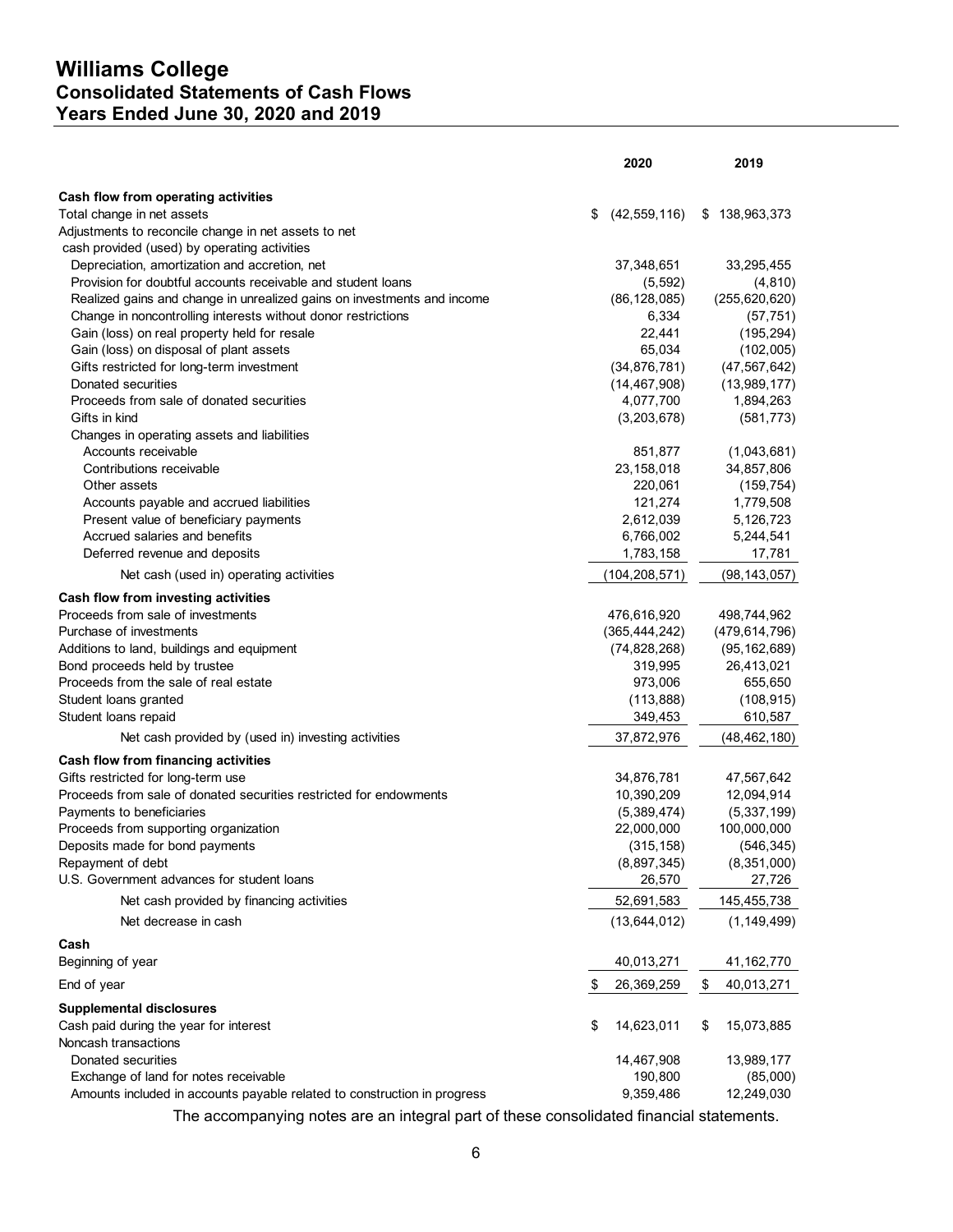## **1. Summary of Significant Accounting Policies**

#### **Basis of Presentation**

The consolidated financial statements of Williams College (the "College") have been prepared on the accrual basis of accounting in conformity with accounting principles generally accepted in the United States of America ("GAAP").

The consolidated financial statements include the accounts of Williams College, the Williams Inn, LLC, Williams Renewables, LLC and Williams College Foundation (UK) Limited. Collectively, all of these entities are referred to as the "College". All significant inter-entity transactions and balances have been eliminated upon consolidation.

The College is the sole shareholder of Williams Renewables, LLC. Williams Renewables, LLC was established to facilitate Williams' investments in renewable energy projects. During 2017, Williams Renewables, LLC entered into an agreement with Simonds Road Solar, LLC. As a result of the agreement, Williams Renewables, LLC has a controlling interest in Simonds Road Solar, LLC. As of June 30, 2020 and 2019, assets of Simonds Road Solar, LLC totaled \$5.2 and \$5.1 million, liabilities totaled \$0 and \$0, and net operating gain (loss) totaled \$0.06 million and (\$0.58) million, respectively. The College has reflected noncontrolling interest without donor restrictions related to a third party's interest in Simonds Road Solar of \$1.4 million as of June 30, 2020 and June 30, 2019.

Net assets and revenues, expenses, gains and losses are classified based on the existence or absence of donorimposed restrictions. In the accompanying consolidated financial statements, net assets that have similar characteristics have been combined as follows:

Net Assets without Donor Restriction - Net assets derived from tuition and other institutional resources which are not subject to donor-imposed restrictions. Net assets without donor restrictions also include board designated funds functioning as endowment and net investment in plant.

Net Assets with Donor Restriction - Net assets which are subject to donor-imposed restrictions that can be fulfilled by actions of the College pursuant to those restrictions or that expire by the passage of time. Generally, the donors of these assets permit the College to use all or part of the investment return on these assets for general or specific purposes.

Revenues are reported as increases in net assets without donor restriction unless use of the revenue is restricted by donor-imposed restrictions.

Expenses are reported as decreases in net assets without donor restriction.

Gains and losses on investment and other assets or liabilities are reported as increases or decreases in net assets without donor restriction unless their use is defined by donor-imposed restrictions.

Expirations or changes in donor-imposed stipulations are reported as net assets released from restrictions and reclassifications between net asset classes. Periodically a donor may decide to clarify or no longer restrict their gift, such changes are reflected as funds further designated at the time they are identified.

#### **Measure of Operations**

The measure of operations is the change in net assets from operating activities, which includes revenue support for operating activities without donor restriction and with donor restrictions that are not long-term in nature. Tuition, net of certain scholarships and fellowships, fees, contributions for operations and the allocation of endowment spending for operations are included in the measure of operations.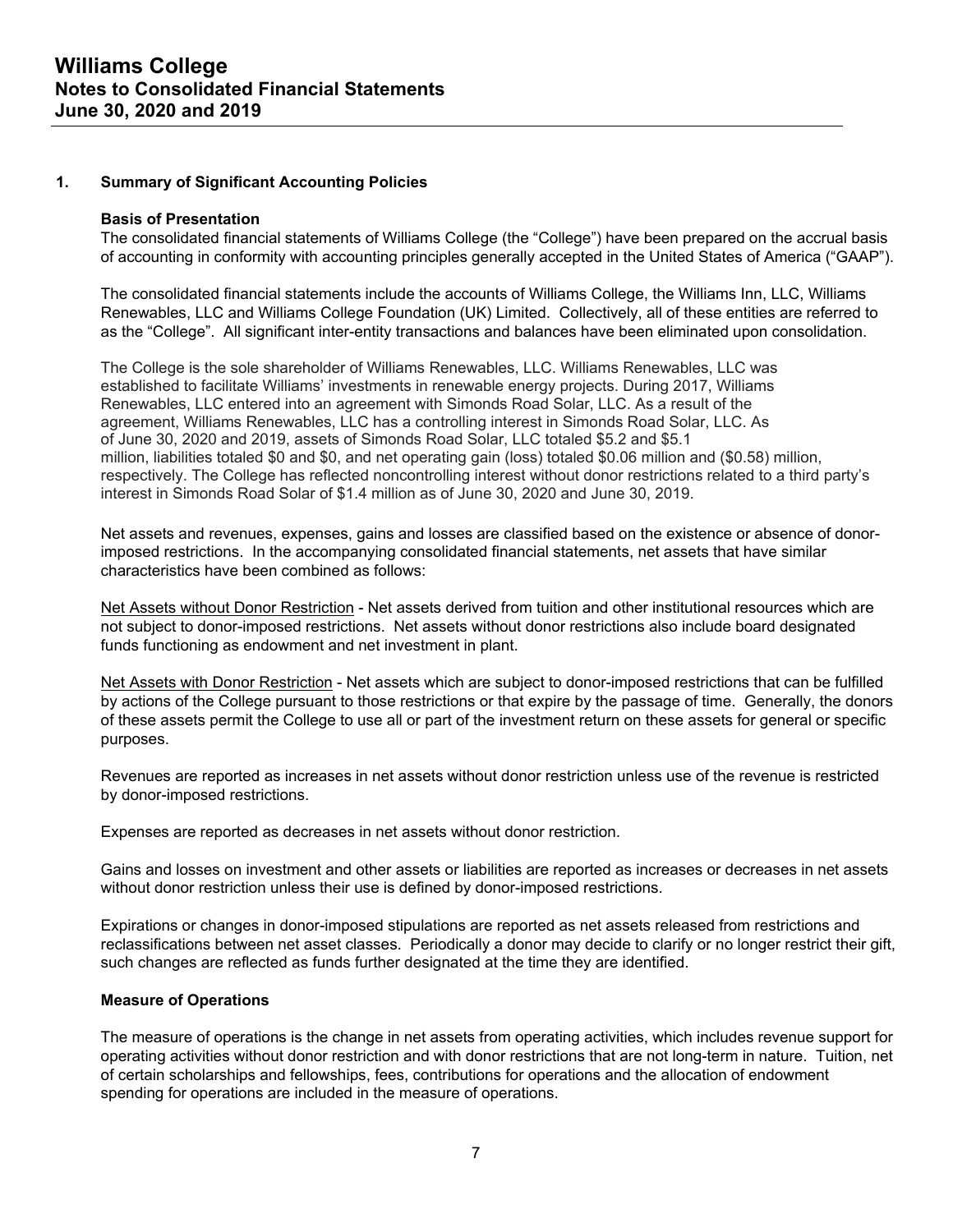Nonoperating activities include transactions of a capital nature including realized and changes in unrealized gains and losses on investments to be reinvested by the College to generate a return that will support operations, additions to or changes in the value of split-interest arrangements, unrealized gain (loss) and net settlement of interest rate swaps, and life income and endowment gifts.

## **Revenues**

The College considers tuition, room and board as one contract with three performance obligations under ASU 2014-09. The College is a residential community with the large majority of students living in campus housing and dining in campus facilities. Tuition is charged per semester at the same rate for all students. Tuition, room and board are all fully earned by June 30. Financial aid is calculated based on total cost of attendance.

The College records student related revenue within the fiscal year in which services are provided. Institutional financial aid includes amounts funded by the College's operations, endowments, and gifts and provide funding to offset the published price of tuition and fees, room, and board for students. Grants to students for costs in excess of published prices are reported as student services and expense in the consolidated statement of activities.

Student related revenue by performance obligation is as follows:

|                             |    |                           |     | 2020          |                  |                  |
|-----------------------------|----|---------------------------|-----|---------------|------------------|------------------|
|                             |    | <b>Tuition &amp; Fees</b> |     | Room          | Board            | Total            |
| Student charge              | \$ | 121,544,061               | S.  | 11,852,682    | \$11,214,865     | \$144,611,608    |
| Allocation of financial aid |    | (48,461,368)              |     | (4, 725, 835) | (4,471,528)      | (57,658,731)     |
| Total net student charges   | S  | 73,082,693                | S   | 7,126,847     | \$<br>6,743,337  | \$<br>86,952,877 |
|                             |    |                           |     | 2019          |                  |                  |
|                             |    | <b>Tuition &amp; Fees</b> |     | Room          | Board            | Total            |
| Student charge              | \$ | 116,526,817               | \$. | 13,924,760    | \$<br>13,119,086 | \$143,570,663    |
| Allocation of financial aid |    | (44,299,908)              |     | (5, 293, 765) | (4,987,473)      | (54, 581, 146)   |
| Total net student charges   | \$ | 72,226,909                | \$  | 8,630,995     | \$<br>8,131,613  | \$<br>88,989,517 |

## **Cash and Cash Equivalents**

Cash represents highly liquid investments with a maturity of three months or less at the date of purchase.

#### **Contributions**

Contributions, including unconditional promises to give, are recognized as revenues in the period received. Contributions with donor-imposed restrictions (together with the associated investment return on such contributions) are reported as revenues with donor restrictions. When an expenditure is incurred that satisfies the donor-imposed restriction, the contribution is reclassified to net assets without donor restrictions. Contributions restricted for the acquisition of land, buildings and equipment are reported as revenues with donor restrictions. These contributions are reclassified to net assets without donor restrictions upon acquisition of the assets or when the asset is placed into service. Gifts-in-kind are reported as revenue without donor restrictions unless use of the asset is restricted by the donor.

Conditional promises to give are not recognized as revenue until the conditions on which they depend are substantially met. Contributions of assets other than cash are recorded at their estimated fair value at the date of gift.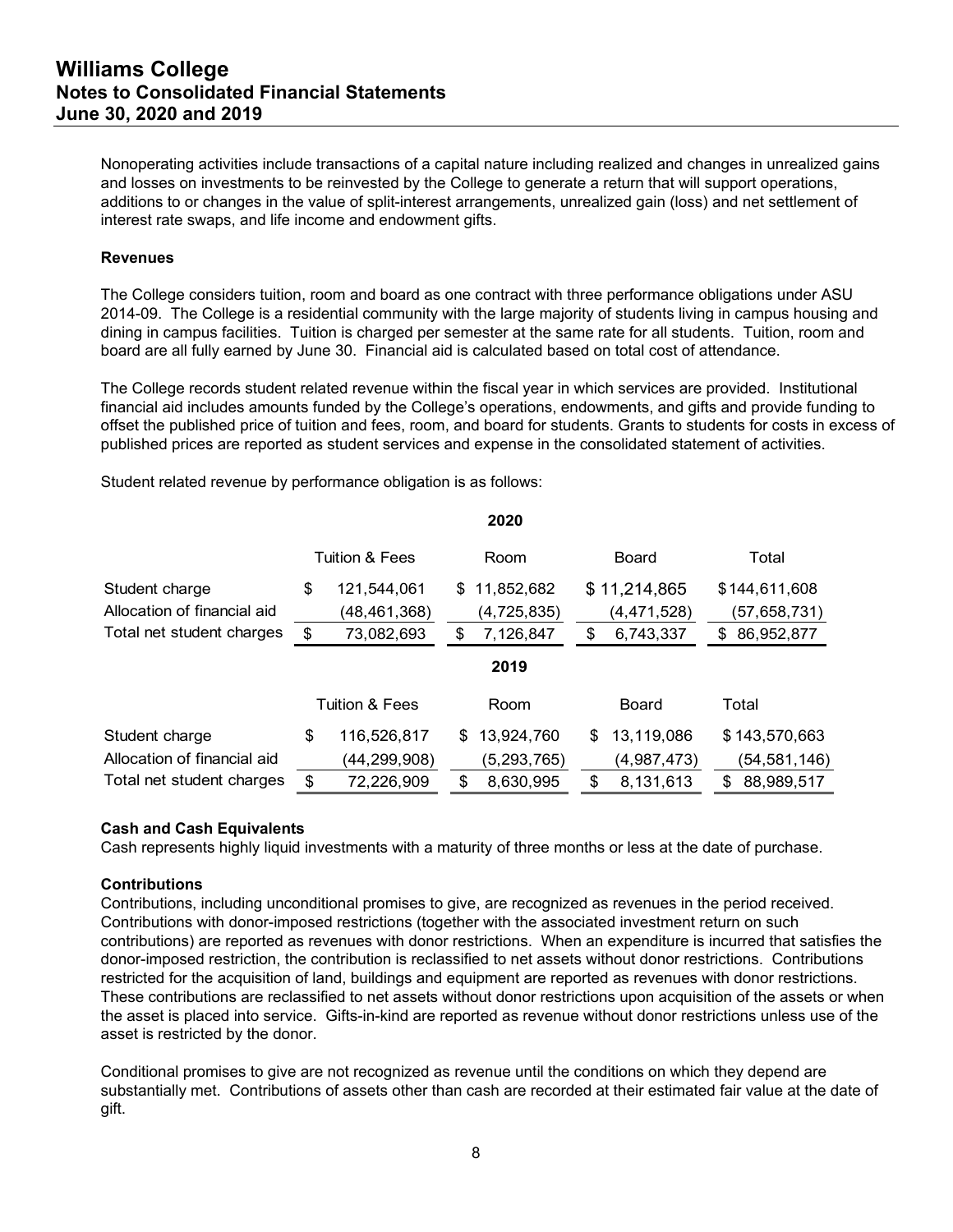Contributions to be received after one year are measured at fair value using a discount rate commensurate with the terms of the contribution. Discount rates range from 1.34% to 3.55% based on the year the pledge was recorded. Amortization of the discount is recorded as contribution revenue in accordance with donor-imposed restrictions, if any, on the contribution. An allowance is made for uncollectible contributions based upon management's judgment, past collection experience and other relevant factors. The current year increment to such allowance, along with modifications to contributions receivable for changes in payment methodology, are netted against current year contribution revenue. Amounts netted to (against) contribution revenue were \$2,731,446 and \$22,686 for the years ended June 30, 2020 and 2019, respectively.

## **Other Assets**

Other assets consist of prepayment of bonds, prepaid expenses and inventories. Inventories consist primarily of supplies and are valued at the lower of cost (determined using a first-in, first-out methodology) or market value.

#### **Investments**

The College reports investments at fair value in accordance with GAAP. Fair value is defined as the amount that would be received as a result of selling an asset, or the amount that would be paid to transfer a liability (i.e., the exit price), in an orderly transaction between market participants at the measurement date.

The fair values of investments are determined as follows:

| <b>Investments</b>                                                                                                                                                                                                                 | Value as Recorded                                                                   |
|------------------------------------------------------------------------------------------------------------------------------------------------------------------------------------------------------------------------------------|-------------------------------------------------------------------------------------|
| Short-term investments include highly liquid investments with<br>an original maturity of three months or less at the time of<br>purchase                                                                                           | At cost which approximates fair value                                               |
| Stocks, bonds, mutual funds, and other publicly traded<br>securities                                                                                                                                                               | At quoted market value, representing fair<br>value                                  |
| Privately held investment vehicles including investments in<br>funds with managers managing global long/short equities,<br>absolute return strategies, venture capital, buyouts, real<br>estate, real assets, and other strategies | Estimated fair value determined by the<br>manager of the privately held partnership |

Certain investment vehicles do not have quoted market prices. These include 1) hedge fund investments with managers of global long/short equities and absolute return strategies; 2) investments in venture capital, buyout, real asset and real estate partnerships; and 3) certain other commingled funds. In the absence of quoted market prices of these investment vehicles, the fair value is determined by the College based on information provided by external managers. Most of these external managers calculate the College's capital account or Net Asset Value (NAV) at fair value in accordance with, or in a manner consistent with, GAAP. GAAP permits the College to estimate the fair value of these investments by using the reported NAV provided by the external managers as a practical expedient. The College has performed due diligence procedures on these investments to support recognition at fair value as of June 30, 2020 and 2019. Due to the inherent uncertainties of valuation, these estimated fair values may differ significantly from the values that would have been reported had a readily available market for these investments existed, and these differences could be material.

Beneficial and perpetual trusts are held at fair value by third parties are recorded at the present value of the future distributions expected to be received over the term of the agreement. These methods may result in a fair value measurement that may not be indicative of net realizable value or reflective of future fair values.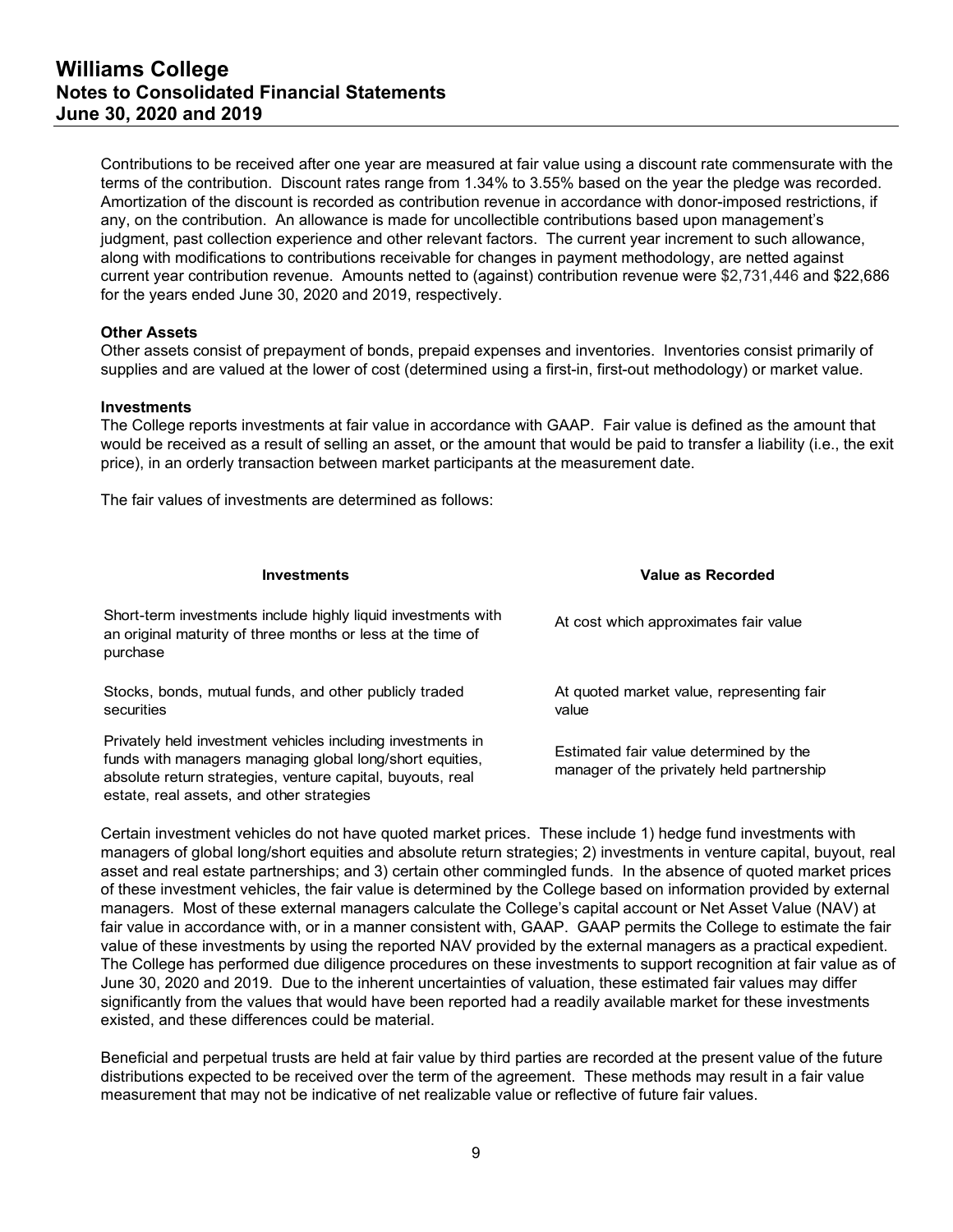# **Williams College Notes to Consolidated Financial Statements June 30, 2020 and 2019**

While the College believes its valuation methods are appropriate and consistent with other market participants, the use of different methodologies or assumptions to determine the fair value of certain financial instruments could result in a different estimate of fair value at the reporting date.

## **Liquidity**

The College regularly monitors the availability of resources required to meet its general operating expenditures.

As of June 30, 2020 and 2019, financial assets and liquidity resources available within one year for general expenditure, such as operating expense, interest and principal payments, and capital renewal programs were as follows:

|               | 2020             |               | 2019                |
|---------------|------------------|---------------|---------------------|
|               | \$ 3,026,517,337 |               | \$<br>3,111,665,872 |
|               |                  |               |                     |
|               |                  |               |                     |
| 56,274,127    |                  | 105,220,958   |                     |
| 2,713,287,856 |                  | 2,729,896,193 |                     |
| 46,730,815    |                  | 47,807,845    |                     |
| 8,725,341     |                  | 7,091,550     |                     |
| 12,443,861    |                  | 12,760,013    |                     |
|               | 2,837,462,000    |               | 2,902,776,559       |
|               | 189,055,337      |               | 208,889,313         |
|               | 141,674,605      |               | 134,655,991         |
|               | 330,729,942      |               | 343,545,304         |
|               |                  |               |                     |

To manage liquidity, the College maintains \$195 million of lines of credit that is drawn upon as needed to manage both operating and endowment cash flow. Cash flows are subject to seasonal variations attributable to the timing of tuition billings, receipts of gifts and grants, pledge payments and endowment draws. In addition, the College had an additional \$223,057,234 and \$226,335,810 for 2020 and 2019, respectively, of board designated endowment that is available to support general operations with board approval.

#### **Land, Buildings and Equipment**

Capital expenditures for and gifts of land, buildings and equipment are recorded at cost at the date of acquisition or fair value at the date of donation. Depreciation is computed on a straight-line basis over the estimated useful lives of buildings (40-60 years), building systems, renovations and land improvements (20 years), equipment (3-10 years) and software (3 years).

Interest is capitalized on capital projects in process until the project is substantially complete.

The College's art and rare book collections are recorded at cost or appraised value at the date of acquisition. Collections are not depreciated. The College does not capitalize the cost of library books and periodicals.

#### **Conditional Asset Retirement Obligation**

The College recognizes the fair value of a liability for legal obligations associated with asset retirements in the period in which the obligation is incurred, in accordance with ASC 410, Asset Retirement and Environmental Obligations. The liability is reflected in accounts payable and accrued liabilities. When the liability is initially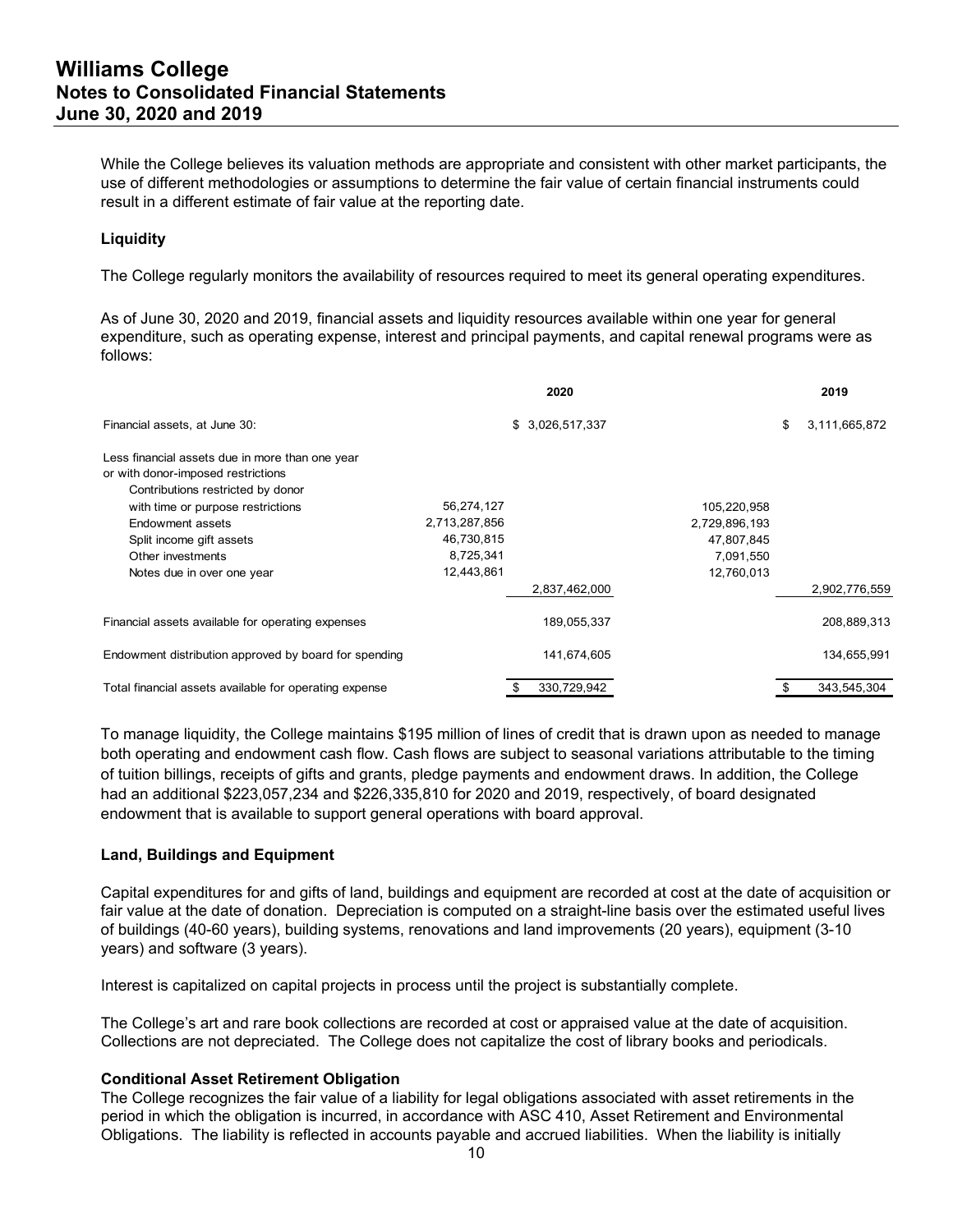# **Williams College Notes to Consolidated Financial Statements June 30, 2020 and 2019**

recorded, the cost of the asset retirement obligation is capitalized by increasing the carrying amount of the related long-lived asset. The liability is accreted to its present value each period, and the capitalized cost associated with the retirement obligation is depreciated over the useful life of the related asset. Upon settlement of the obligation, any difference between the cost to settle the asset retirement obligation and the liability recorded is recognized as a gain or loss in the consolidated statements of activities.

|                                                  |   | 2020      |    | 2019       |
|--------------------------------------------------|---|-----------|----|------------|
| Change in asset retirement obligation            |   |           |    |            |
| Asset retirement obligation at beginning of year | S | 4,675,114 | \$ | 5,166,686  |
| Settlement of obligation                         |   | (59, 811) |    | (598, 468) |
| Additional obligations                           |   | -         |    |            |
| Accretion expense                                |   | 54.461    |    | 106,896    |
| Asset retirement obligation at end of year       |   | 4,669,764 | S  | 4,675,114  |

## **Employee Benefits**

Retirement benefits for substantially all full-time employees are individually funded and vested under a defined contribution retirement program with the Teachers Insurance and Annuity Association and the College Retirement Equities Fund ("TIAA" and "CREF", respectively). Under this agreement, the College and plan participants make periodic contributions to TIAA and CREF. The College's expense under defined contribution retirement plans amounted to \$9,348,415 and \$8,996,622 for 2020 and 2019, respectively.

The College provides postretirement benefits that include retiree life insurance and a portion of early retiree medical, dental and life insurance premiums.

The College accrues postemployment benefits which may include salary continuation, severance benefits, workers' compensation and other disability related benefits, and the post-employment continuation of health care benefits, life insurance benefits and similar benefits to certain employees and beneficiaries.

The components of net periodic benefit cost other than the service cost component are included in the line item "Adjustment for post-employment liabilities" in the consolidated statement of activities.

#### **U.S. Government Advances for Student Loans**

Funds provided by the United States Government under the Federal Perkins Loan program are loaned to qualified students and may be reloaned after collection. If the College were to terminate the Federal Perkins Loan Program, these funds would be refundable to the government and, therefore, are recorded as a liability.

#### **Split Interest Agreements and Outside Trusts**

For those trusts for which the College serves as trustee, the assets held are included with its pooled investments. Assets under these agreements are recorded at fair value. Contribution revenues are recognized at the dates the trusts are established after recording liabilities for the present value of the estimated future payments to be made to the donors and/or other beneficiaries. The liabilities of \$54,698,457 and \$57,475,892 as of June 30, 2020 and 2019, respectively, recorded in present value of beneficiary payments on the consolidated statements of financial position, are adjusted during the term of the trusts for changes in the value of the assets, amortization of the discount and other changes in the estimates of future benefits.

For those irrevocable charitable remainder trusts for which the College does not serve as trustee, the College records its beneficial interest in those assets as contribution revenue and contributions receivable at the present value of the expected future cash inflows. Such trusts are recorded at the date the College has been notified of the trust's existence and sufficient information regarding the trust has been accumulated to form the basis for an accrual. Changes in the value of these assets related to the amortization of the discount or revisions in the income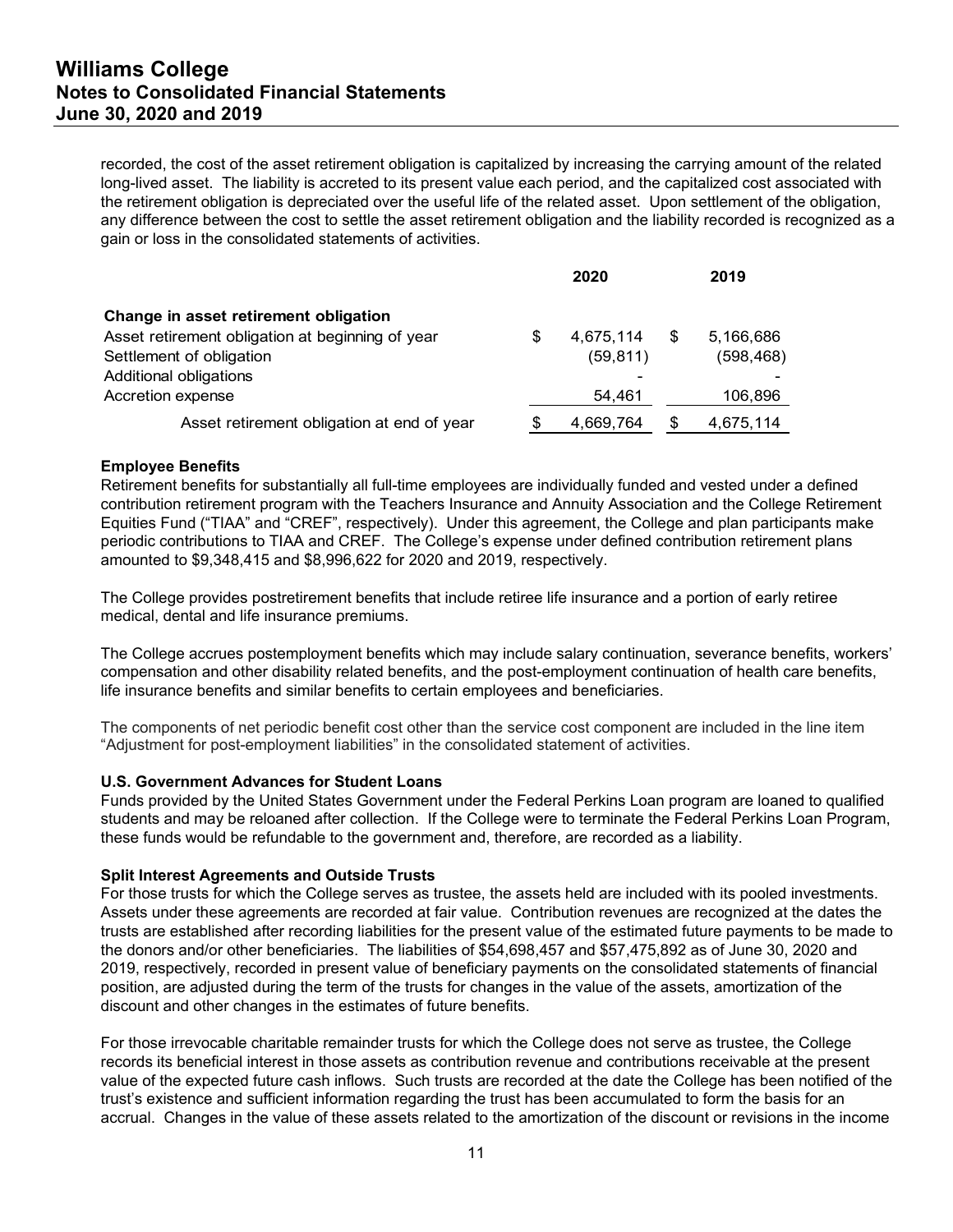beneficiary's life expectancy are recorded as a nonoperating change in the valuation of contributions receivable of net assets with donor restrictions.

The College is also the beneficiary of certain perpetual trusts held and administered by others. The fair value of these trusts, which is reported by the outside trustee, is included in investments. Distributions from the trusts are recorded as investment income in the period they are received. Changes in fair value of the trusts are recorded as nonoperating gains or losses with donor restricted and without donor restricted net assets.

## **Allocation of Interest, Depreciation and Operation and Maintenance of Plant**

Certain expenses have been allocated to functional areas based on the following:

- $\bullet$  Interest by bond issue, by functional nature of building use
- Depreciation by square footage, by functional nature of building use
- Operation and maintenance of plant by specific identification where applicable and by square footage, by functional nature of building use

#### **Use of Estimates**

The preparation of the consolidated financial statements in conformity with accounting principles generally accepted in the United States of America requires management to make estimates and assumptions that may affect the reported amounts of assets and liabilities and disclosure of contingent assets and liabilities at the date of the consolidated financial statements and the reported amounts of revenues and expenses during the reporting period. The College's significant estimates include the fair value of its investments, its valuation of contributions receivable, recognition of its asset retirement obligations, its postretirement health benefits and other accruals for expenses incurred which will be settled in the future. Actual results could differ from those estimates.

#### **Income Taxes/Tax-Exempt Status**

The Tax Cuts and Jobs Act (the "Act") was enacted on December 22, 2017. The Act impacts the College in several ways, including new excise taxes on executive compensation and net investment income, changes to the net operating loss rules, repeal of the alternative minimum tax (AMT), and the computation of UBTI separately for each unrelated trade or business. Further, the Act established a flat 21% US federal corporate tax rate and federal corporate unrelated business income tax rate.

The College paid \$509,000 as of June 30, 2020 that related to the excise tax for the year ended June 30, 2019.

#### **Recently Adopted Authoritative Pronouncements:**

#### **ASU 2018-13: "Fair Value Measurements (Topic 820)"**

In August 2018, the FASB issued Accounting Standards Update ("ASU") 2018-13, Fair Value Measurements (Topic 820): Disclosure Framework – Changes to the Disclosure Requirements for Fair Value Measurement ("ASU 2018- 13"). Following this new guidance, the College is no longer required to disclose the amount of and reasons for transfers between Level 1 and Level 2 of the fair value hierarchy. For investments in certain entities that calculate net asset value, the requirement to disclose the estimated period of time over which the underlying assets might be liquidated is modified to only require disclosure if the investee has communicated the timing to the College or announced the timing publicly. The guidance is effective for financial statements fiscal years beginning on or after December 15, 2019. The College has determined to early adopt ASU 2018-13 within these consolidated financial statements.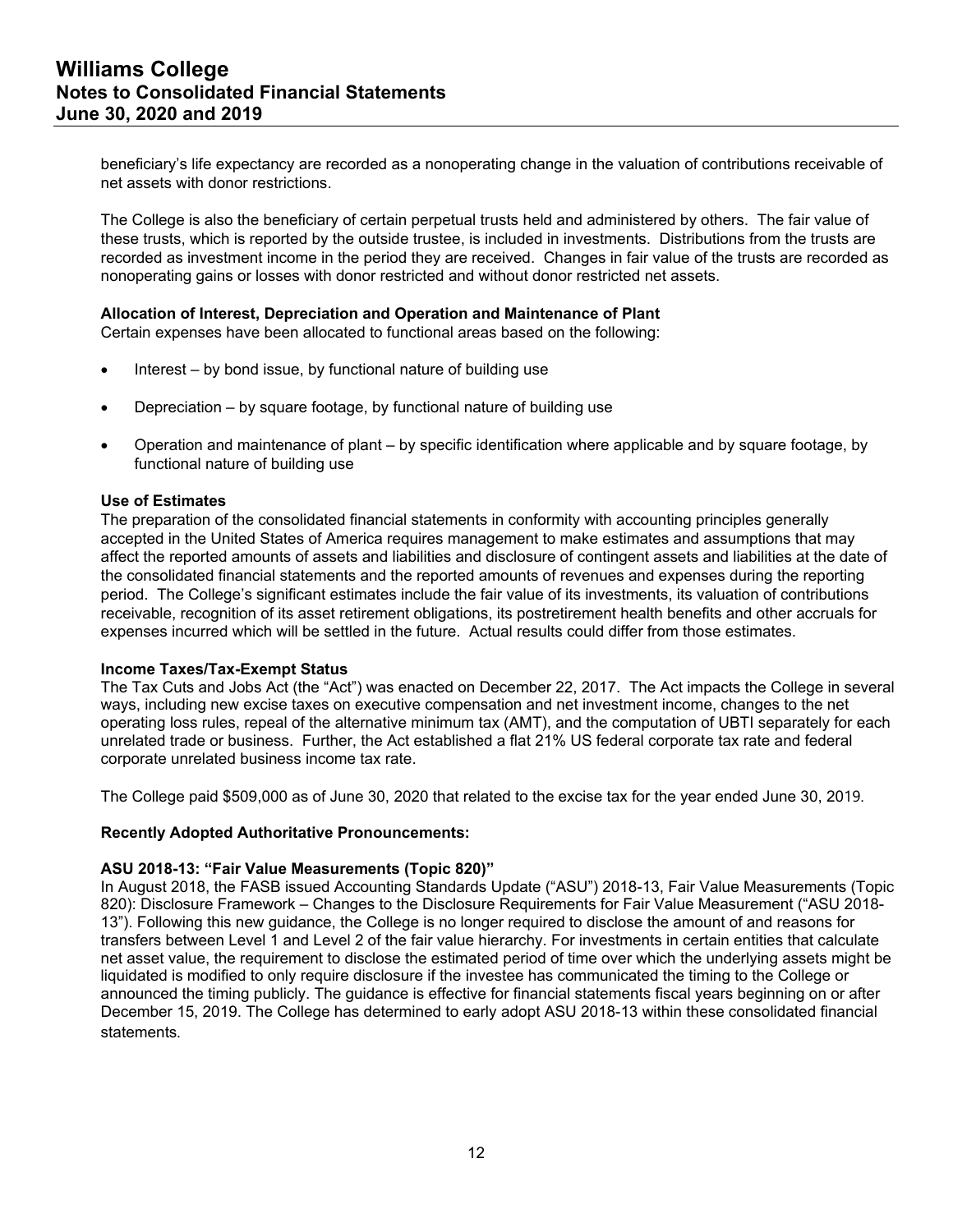#### **Recent Accounting Pronouncements, not yet effective**

#### **ASU 2016-02: "Leases (Topic 842)"**

In February 2016, the FASB issued ASU 2016-02. The objective of this standard update is to provide a representation of an entity's leasing activities. This standard update requires that lease assets and lease liabilities be recognized on the balance sheet and all key information about leasing arrangements be disclosed. The standard update is effective for fiscal years beginning after December 15, 2019. Early adoption is permitted. The College is currently assessing the potential impact of this standard update on its consolidated financial statements.

## **2. Contributions Receivable**

Contributions receivable are as follows at June 30:

|                                            | 2020               |    | 2019        |
|--------------------------------------------|--------------------|----|-------------|
| <b>Expected collection period</b>          |                    |    |             |
| Less than one year                         | \$<br>28, 267, 184 | S  | 39,746,760  |
| One year to five years                     | 27,482,782         |    | 44,624,936  |
| Over five years                            | 1,100,010          |    | 2,770,220   |
| Less: Discount to present value            | (4, 447, 711)      |    | (6,606,131) |
| Allowance for uncollectible contributions  | (6, 176, 781)      |    | (6,887,166) |
| Net contributions receivable               | 46.225.484         |    | 73,648,619  |
| Charitable remainder trusts held by others | 41,225,906         |    | 36,960,789  |
| Contributions receivable, net              | \$<br>87,451,390   | S. | 110.609.408 |

At June 30, 2020 and 2019, the College had also received conditional promises to give of approximately \$98,863,333 and \$100,394,754, respectively. These conditional promises to give are not recognized as revenue until the removal or lapse of the condition.

Unexpended federal awards totaling, totaling \$3,473,436 and \$2,274,877 as of June 30, 2020 and 2019 respectively, are considered non-exchange transactions and include a barrier and a right of return. As such, these conditional promises to give are not recognized as revenues until the College expends the resources.

Funds held in trust by others totaled \$41,225,906 and \$36,960,789 at June 30, 2020 and 2019, respectively, are valued using Level 3 inputs (see Note 5 for discussion on classification of fair value measurements). The following is a reconciliation of funds held in trust by others in which significant unobservable inputs (Level 3) were used in determining value.

|                                   |     | 2020        | 2019       |
|-----------------------------------|-----|-------------|------------|
| <b>Beginning of year balances</b> | \$. | 36,960,789  | 32.952.694 |
| Change in unrealized gains        |     | 6,250,656   | 3,536,603  |
| Net (retirements) additions       |     | (1,985,539) | 471,492    |
| End of year balances              |     | 41,225,906  | 36,960,789 |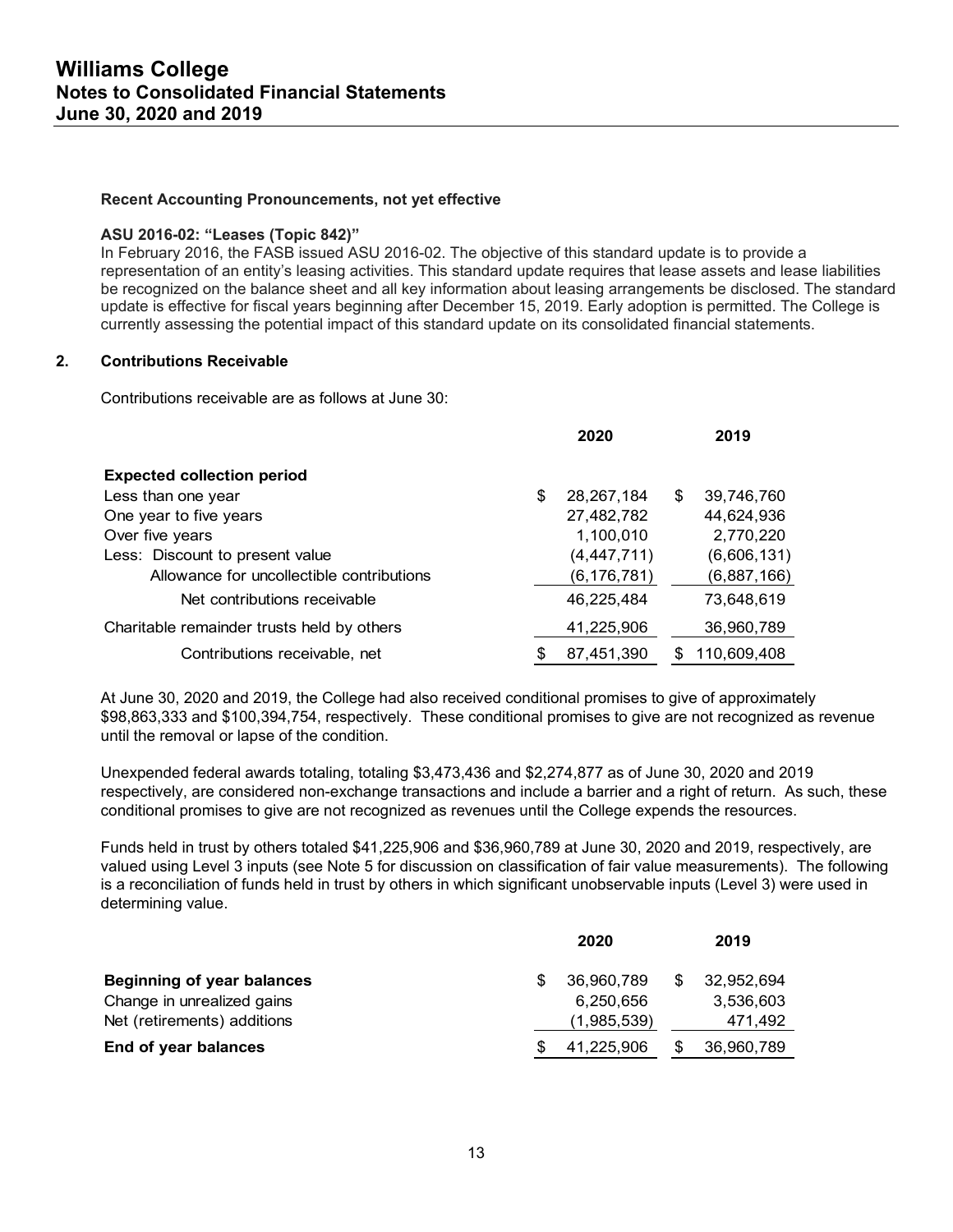## **3. Notes Receivable – Student Loans**

The College holds notes receivable from student loans (net of allowance) totaling \$1,720,136 and \$1,957,920 as of June 30, 2020 and 2019, respectively. The College is required to disclose the fair value of student loans receivable. Management believes that it is not practicable to determine the fair value of loans receivable because they are primarily federally sponsored student loans with U.S. government mandated interest rates and repayment terms subject to significant restrictions as to their transfer or disposition. College sponsored and donor provided loans are similarly restricted as to interest rate and disposition.

## **4. Notes Receivable – Other**

The College holds mortgages on residences of eligible faculty and staff members that amounted to \$9,409,599 and \$9,663,842 as of June 30, 2020 and 2019, respectively. The average stated interest rate paid on the mortgages as of June 30, 2020 and 2019 was 2.52% and 2.60% respectively. The College holds other notes receivable totaling \$3,702,167 and \$3,667,985 as of June 30, 2020 and 2019, respectively.

## **5. Investments**

Investments held by the College are comprised of:

|                                                            | 2020            | 2019            |
|------------------------------------------------------------|-----------------|-----------------|
| <b>Williams College</b>                                    |                 |                 |
| Investment Pool                                            | \$3,171,759,089 | \$3,109,647,655 |
| Investment Pool interests held for supporting organization | (330,398,749)   | (220, 685, 960) |
| Investment Pool - Williams College                         | 2,841,360,340   | 2,888,961,695   |
| Split interest agreements                                  | 46,730,815      | 47.807.845      |
| Other investments                                          | 8,725,341       | 7,091,550       |
| Total Investments - Williams College                       | 2,896,816,496   | 2,943,861,090   |
| Investments held on behalf of supporting organization      |                 |                 |
| Investment Pool interests held for supporting organization | 330, 398, 749   | 220,685,960     |
| Advanced subscription to the Investment Pool               | 22,000,000      | 100,000,000     |
| Total Investments - supporting organization                | 352,398,749     | 320,685,960     |
| Total Investments                                          | \$3,249,215,245 | \$3,264,547,050 |

#### **Investment Pool Governance**

The Investment Committee, a standing committee of the Board of Trustees, is responsible for setting asset allocation, investment policy and the strategic direction of the Williams College Investment Pool. The Investment Committee approves the operating budget and annual goals for the investment office and monitor investment results to ensure policy objectives are met. In addition, three Advisory Committees (Marketable Assets, Non-Marketable Assets and Real Assets) serve as sub-committees of the Investment Committee and provide focused asset class advice. The Chief Investment Officer ("CIO") reports to the College President and oversees and manages the College's Investment Office, including the selection of investments, investment managers and consultants, subject to the approval of the Investment Committee and in accordance with the Committee's policies and procedures.

## **Investment Pool Mission, Objectives and Strategy**

The mission of the Investment Pool is to contribute financial support to both the present and future needs of the College as well as to provide sufficient liquidity to meet such needs on a timely basis.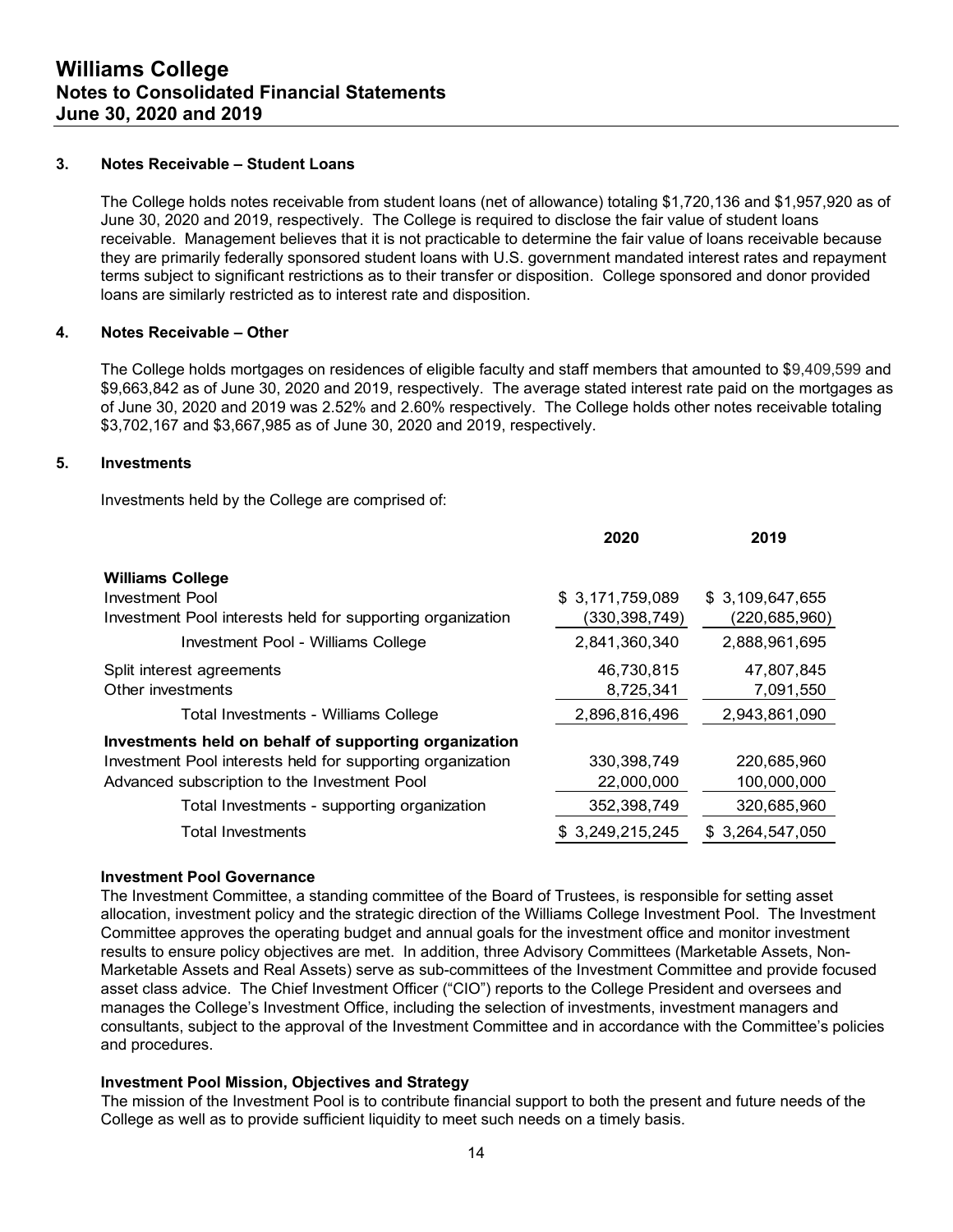# **Williams College Notes to Consolidated Financial Statements June 30, 2020 and 2019**

The College's overall investment objective is to achieve the highest level of investment performance that is compatible with its risk tolerance and prudent investment practices. The College's risk tolerance is informed by the degree to which it relies on the Investment Pool to support its operations.

The College's investment strategy is designed to meet its investment objective and has the following characteristics: an equity bias; diversification; an emphasis on alternative investments; and sufficient liquidity.

#### **Investment Pool Asset Allocation**

The asset allocation, asset class benchmarks, and allowable ranges for each asset class for the Williams College Investment Pool are approved by the Investment Committee upon the recommendation of the CIO and reviewed every year. The target asset allocation for 2020 and 2019 is summarized below.

| <b>Asset Class</b>               | <b>Target Policy Portfolio</b><br>at June 30, |       |  |  |  |
|----------------------------------|-----------------------------------------------|-------|--|--|--|
|                                  | 2020                                          | 2019  |  |  |  |
| Global equity                    | 23 %                                          | 23 %  |  |  |  |
| Global long/short equity         | 19                                            | 19    |  |  |  |
| Absolute return                  | 19                                            | 19    |  |  |  |
| Venture capital                  | 6                                             | 6     |  |  |  |
| <b>Buyouts</b>                   | 9                                             | 9     |  |  |  |
| Real assets                      | 6                                             | 6     |  |  |  |
| Real estate                      | 6                                             | 6     |  |  |  |
| Noninvestment grade fixed income | 10                                            | 10    |  |  |  |
| Short-term investments           | 2                                             | 2     |  |  |  |
|                                  | 100 %                                         | 100 % |  |  |  |

In addition to the asset class diversification targets presented above, the College diversifies its investments among various investment strategies. The investments are managed by external investment management firms and held in custody by a major commercial bank, except for assets structured as partnerships, LLCs and commingled funds, which have separate arrangements appropriate to their legal structure.

## **ASC 820 Disclosure - Fair Value Hierarchy**

US GAAP contains an established framework to measure fair value, with required disclosures about fair value measurements. *FASB Accounting Standards Codification ASC 820 on Fair Value Measurements*, favors the use of market-based information over entity-specific information. The standard prescribes a three-level hierarchy for fair value measurements based on the observability of inputs used in the valuation of an investment as of the measurement date. Investments measured and reported at fair value are classified and disclosed in one of the following categories:

- Level 1 Quoted prices are available in active markets for identical investments as of the reporting date, without adjustment. The type of investments in Level 1 include short-term investments, listed equity securities held in the name of the College in separately managed accounts and exchange traded mutual fund investments.
- Level 2 Pricing inputs, including broker quotes, other than exchange traded quoted prices in active markets. The inputs are either directly or indirectly observable as of the reporting date.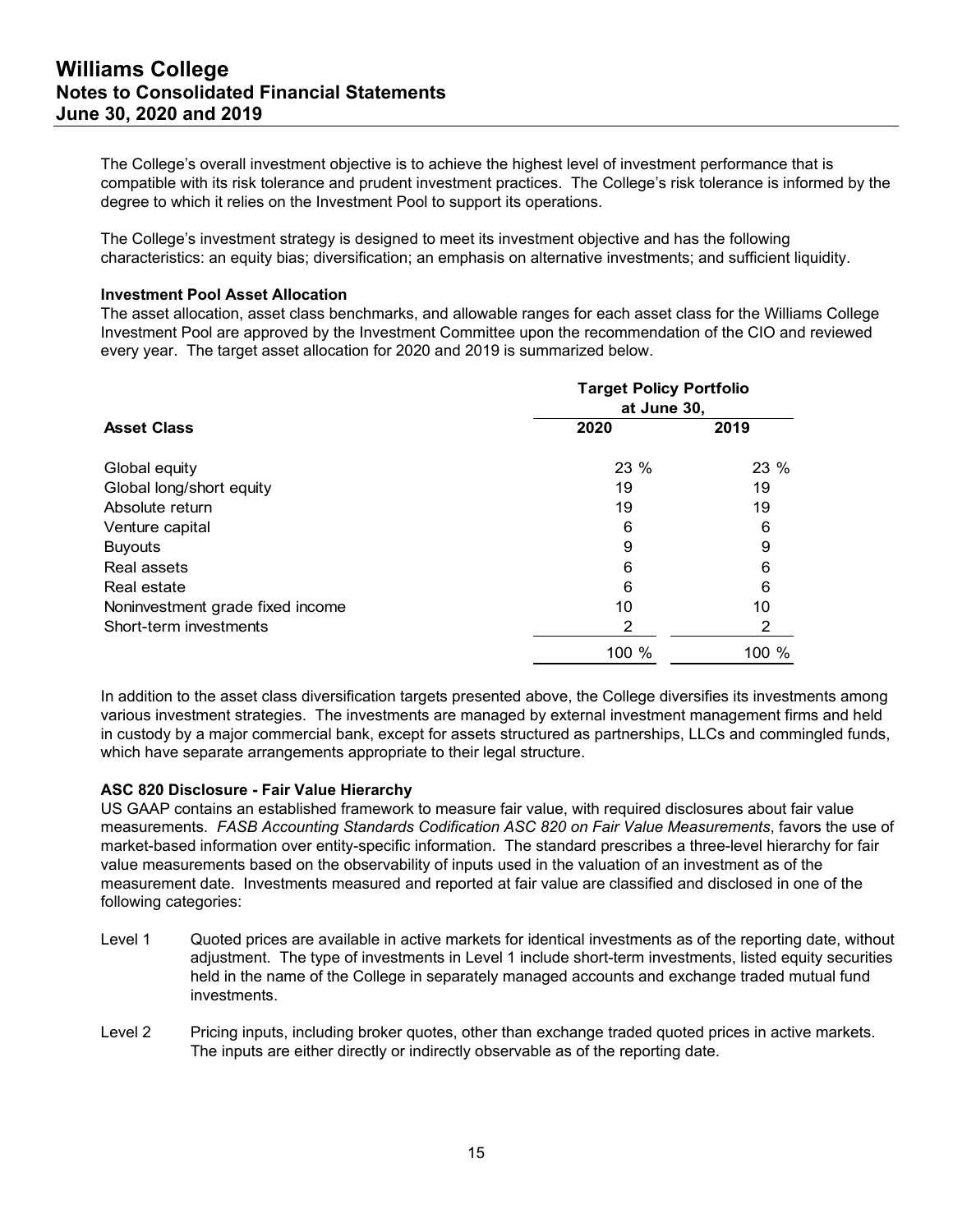Level 3 Pricing inputs that are unobservable and includes situations where there is little, if any, market activity for the investment. Fair value for Level 3 assets and liabilities is determined using various valuation methodologies that consider a range of factors, including but not limited to the price at which the investment was acquired, the nature of the investment, local market conditions, trading values on public exchanges for comparable securities, and current and projected operating performance. The inputs generally require significant management judgment. Investments which are generally included in this category are split interest agreements and other investments.

In accordance with Subtopic 820-10, certain investments that are measured at fair value using the practical expedient have not been classified in the fair value hierarchy. As such, the fair value of investments presented in this table are intended to permit reconciliation of the fair value hierarchy to the amounts presented in the consolidated statements of financial position. The College performs additional procedures including due diligence reviews on its investments in investment companies and other procedures with respect to the capital account or NAV provided to ensure conformity with GAAP.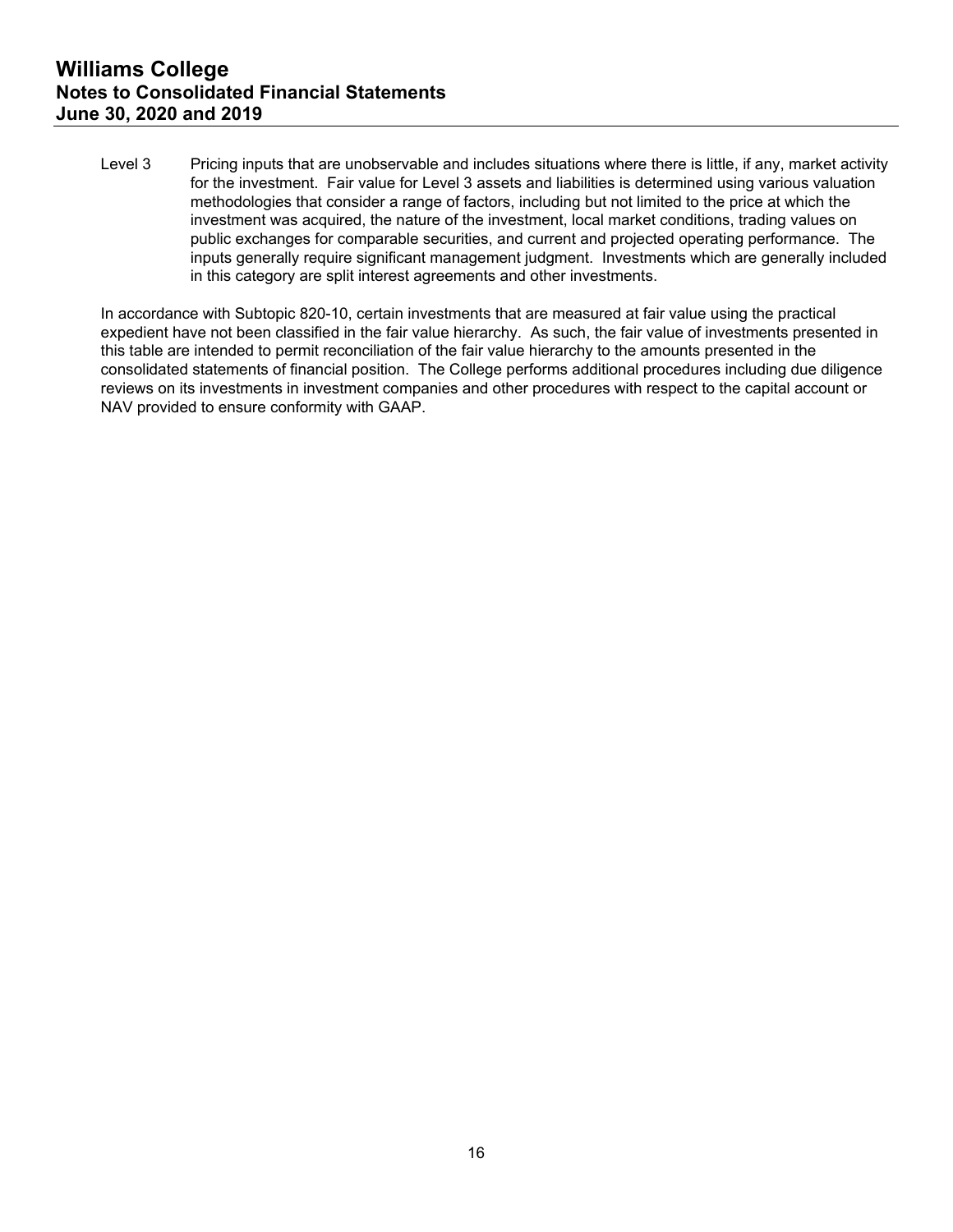The following table presents the College's consolidated financial instruments carried at fair value as of June 30, 2020 and 2019, by caption on the consolidated statements of financial position and by the ASC 820 fair value valuation hierarchy defined above. The College has no Level 2 investments.

|                                                 |                                                                                                     | June 30, 2020                                                                                      |                                                                                                                       |                                                                           |                                                                                |                             |
|-------------------------------------------------|-----------------------------------------------------------------------------------------------------|----------------------------------------------------------------------------------------------------|-----------------------------------------------------------------------------------------------------------------------|---------------------------------------------------------------------------|--------------------------------------------------------------------------------|-----------------------------|
|                                                 | <b>Investment</b><br><b>Assets</b><br><b>Valued Using NAV</b><br>As a Practical<br><b>Expedient</b> | Investment<br><b>Assets</b><br>Quoted<br>Prices in<br><b>Active</b><br><b>Markets</b><br>(Level 1) | Investment<br><b>Assets</b><br><b>Valued With</b><br><b>Significant</b><br>Unobservable<br><b>Inputs</b><br>(Level 3) | Total<br>Investment<br><b>Assets Subject</b><br>to Fair Value<br>Leveling | Investment<br><b>Assets Not</b><br><b>Subject to Fair</b><br>Value<br>Leveling | Total<br><b>Investments</b> |
| <b>Investment Pool</b>                          |                                                                                                     |                                                                                                    |                                                                                                                       |                                                                           |                                                                                |                             |
| Global long equity funds                        | \$<br>724,148,253                                                                                   | \$                                                                                                 | \$                                                                                                                    | \$<br>724, 148, 253                                                       | \$                                                                             | \$<br>724,148,253           |
| Global long/short equity funds                  | 630,427,867                                                                                         |                                                                                                    |                                                                                                                       | 630,427,867                                                               |                                                                                | 630,427,867                 |
| Absolute return funds                           | 547,077,371                                                                                         |                                                                                                    |                                                                                                                       | 547,077,371                                                               |                                                                                | 547,077,371                 |
| Venture capital funds                           | 539,789,605                                                                                         |                                                                                                    |                                                                                                                       | 539,789,605                                                               |                                                                                | 539,789,605                 |
| <b>Buyout funds</b>                             | 234,388,181                                                                                         |                                                                                                    |                                                                                                                       | 234,388,181                                                               |                                                                                | 234,388,181                 |
| Real asset funds                                | 128,399,184                                                                                         |                                                                                                    |                                                                                                                       | 128,399,184                                                               |                                                                                | 128,399,184                 |
| Real estate funds                               | 127,250,576                                                                                         |                                                                                                    |                                                                                                                       | 127,250,576                                                               |                                                                                | 127,250,576                 |
| Non-investment grade fixed income funds         | 188, 183, 716                                                                                       |                                                                                                    |                                                                                                                       | 188, 183, 716                                                             |                                                                                | 188, 183, 716               |
| Short-term investments                          |                                                                                                     | 9,658,013                                                                                          |                                                                                                                       | 9,658,013                                                                 |                                                                                | 9,658,013                   |
| Subtotal                                        | 3,119,664,753                                                                                       | 9,658,013                                                                                          |                                                                                                                       | 3,129,322,766                                                             | ÷                                                                              | 3,129,322,766               |
| Advanced subscription to underlying funds       |                                                                                                     |                                                                                                    |                                                                                                                       |                                                                           | 10,000,000                                                                     | 10,000,000                  |
| Redemption receivable from underlying funds     |                                                                                                     |                                                                                                    |                                                                                                                       |                                                                           | 54,475,539                                                                     | 54,475,539                  |
| Other assets and liabilities                    |                                                                                                     |                                                                                                    |                                                                                                                       |                                                                           | (39, 216)                                                                      | (39, 216)                   |
| Subtotal                                        |                                                                                                     |                                                                                                    |                                                                                                                       |                                                                           | 64,436,323                                                                     | 64,436,323                  |
| Subtotal                                        | 3,119,664,753                                                                                       | 9,658,013                                                                                          |                                                                                                                       | 3,129,322,766                                                             | 64,436,323                                                                     | 3,193,759,089               |
| Advanced subscription to Investment Pool        |                                                                                                     |                                                                                                    |                                                                                                                       |                                                                           | (22,000,000)                                                                   | (22,000,000)                |
| <b>Total Investment Pool</b>                    | 3,119,664,753                                                                                       | 9,658,013                                                                                          |                                                                                                                       | 3,129,322,766                                                             | 42,436,323                                                                     | 3,171,759,089               |
| Supporting Organization Portion                 |                                                                                                     |                                                                                                    |                                                                                                                       |                                                                           | (330, 398, 749)                                                                | (330, 398, 749)             |
| <b>Total Investment Pool - Williams College</b> | 3,119,664,753                                                                                       | 9,658,013                                                                                          |                                                                                                                       | 3,129,322,766                                                             | (287, 962, 426)                                                                | 2,841,360,340               |
| Split interest agreements                       |                                                                                                     |                                                                                                    |                                                                                                                       |                                                                           |                                                                                |                             |
| Short-term investments                          |                                                                                                     | 962,168                                                                                            |                                                                                                                       | 962,168                                                                   |                                                                                | 962,168                     |
| Common and preferred stocks                     |                                                                                                     | 18,837,196                                                                                         |                                                                                                                       | 18,837,196                                                                |                                                                                | 18,837,196                  |
| <b>Fixed income securities</b>                  |                                                                                                     | 12,894,803                                                                                         |                                                                                                                       | 12,894,803                                                                |                                                                                | 12,894,803                  |
| Real estate mutual funds                        |                                                                                                     | 212,000                                                                                            |                                                                                                                       | 212,000                                                                   |                                                                                | 212,000                     |
| Perpetual trusts held by others                 |                                                                                                     |                                                                                                    | 13,824,648                                                                                                            | 13,824,648                                                                |                                                                                | 13,824,648                  |
| <b>Total Split Interest Agreements</b>          |                                                                                                     | 32,906,167                                                                                         | 13,824,648                                                                                                            | 46,730,815                                                                |                                                                                | 46,730,815                  |
| Other investments                               |                                                                                                     | 3,024,585                                                                                          | 5,700,756                                                                                                             | 8,725,341                                                                 |                                                                                | 8,725,341                   |
| <b>Investments Total - Williams College</b>     | 3,119,664,753                                                                                       | 45,588,765                                                                                         | 19,525,404                                                                                                            | 3, 184, 778, 922                                                          | (287, 962, 426)                                                                | 2,896,816,496               |
| Investments held for supporting organization    |                                                                                                     |                                                                                                    |                                                                                                                       |                                                                           |                                                                                |                             |
| Investments held in the Investment Pool         |                                                                                                     |                                                                                                    |                                                                                                                       |                                                                           | 330, 398, 749                                                                  | 330,398,749                 |
| Advanced subscription to Investment Pool        |                                                                                                     |                                                                                                    |                                                                                                                       |                                                                           | 22,000,000                                                                     | 22,000,000                  |
| <b>Total Investments at fair value</b>          | 3,119,664,753<br>\$                                                                                 | 45,588,765<br>\$                                                                                   | \$19,525,404                                                                                                          | \$3,184,778,922                                                           | \$<br>64,436,323                                                               | \$3,249,215,245             |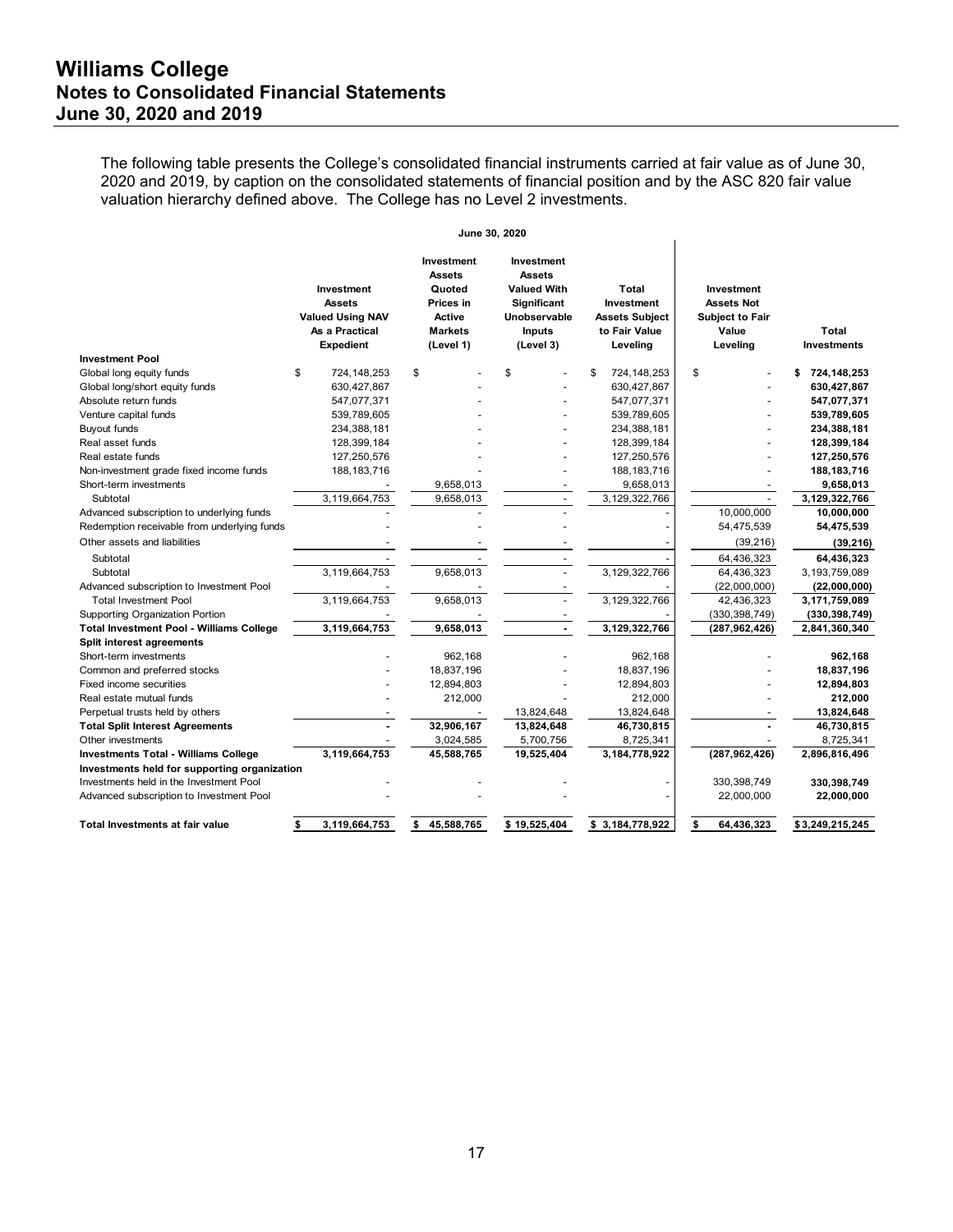# **Williams College Notes to Consolidated Financial Statements June 30, 2020 and 2019**

|                                                 |                                                                                              | June 30, 2019                                                                               |                                                                                                                       |                                                                           |                                                                                |                             |
|-------------------------------------------------|----------------------------------------------------------------------------------------------|---------------------------------------------------------------------------------------------|-----------------------------------------------------------------------------------------------------------------------|---------------------------------------------------------------------------|--------------------------------------------------------------------------------|-----------------------------|
|                                                 | Investment<br><b>Assets</b><br><b>Valued Using NAV</b><br>As a Practical<br><b>Expedient</b> | Investment<br><b>Assets</b><br>Quoted<br>Prices in<br>Active<br><b>Markets</b><br>(Level 1) | Investment<br><b>Assets</b><br><b>Valued With</b><br><b>Significant</b><br>Unobservable<br><b>Inputs</b><br>(Level 3) | Total<br>Investment<br><b>Assets Subject</b><br>to Fair Value<br>Leveling | Investment<br><b>Assets Not</b><br><b>Subject to Fair</b><br>Value<br>Leveling | Total<br><b>Investments</b> |
| <b>Investment Pool</b>                          |                                                                                              |                                                                                             |                                                                                                                       |                                                                           |                                                                                |                             |
| Global long equity funds                        | \$<br>639, 107, 703                                                                          | \$                                                                                          | \$                                                                                                                    | \$<br>639, 107, 703                                                       | \$                                                                             | \$<br>639,107,703           |
| Global long/short equity funds                  | 631,877,331                                                                                  |                                                                                             |                                                                                                                       | 631,877,331                                                               |                                                                                | 631,877,331                 |
| Absolute return funds                           | 562,409,891                                                                                  |                                                                                             |                                                                                                                       | 562,409,891                                                               |                                                                                | 562,409,891                 |
| Venture capital funds                           | 541,628,097                                                                                  |                                                                                             |                                                                                                                       | 541,628,097                                                               |                                                                                | 541,628,097                 |
| <b>Buyout funds</b>                             | 195,080,566                                                                                  |                                                                                             |                                                                                                                       | 195,080,566                                                               |                                                                                | 195,080,566                 |
| Real asset funds                                | 153,956,274                                                                                  |                                                                                             |                                                                                                                       | 153,956,274                                                               |                                                                                | 153,956,274                 |
| Real estate funds                               | 112,682,170                                                                                  |                                                                                             |                                                                                                                       | 112,682,170                                                               |                                                                                | 112,682,170                 |
| Non-investment grade fixed income funds         | 267,418,031                                                                                  |                                                                                             |                                                                                                                       | 267,418,031                                                               |                                                                                | 267,418,031                 |
| Short-term investments                          |                                                                                              | 70,433,350                                                                                  |                                                                                                                       | 70,433,350                                                                |                                                                                | 70,433,350                  |
| Subtotal                                        | 3,104,160,063                                                                                | 70,433,350                                                                                  | $\overline{\phantom{a}}$                                                                                              | 3,174,593,413                                                             | $\overline{\phantom{a}}$                                                       | 3,174,593,413               |
| Advanced subscription to underlying funds       |                                                                                              |                                                                                             |                                                                                                                       |                                                                           | 20,000,000                                                                     | 20,000,000                  |
| Redemption receivable from underlying funds     |                                                                                              |                                                                                             |                                                                                                                       |                                                                           | 15,184,806                                                                     | 15,184,806                  |
| Other assets and liabilities                    |                                                                                              |                                                                                             |                                                                                                                       |                                                                           | (130, 564)                                                                     | (130, 564)                  |
| Subtotal                                        |                                                                                              |                                                                                             |                                                                                                                       |                                                                           | 35,054,242                                                                     | 35,054,242                  |
| Subtotal                                        | 3,104,160,063                                                                                | 70,433,350                                                                                  |                                                                                                                       | 3,174,593,413                                                             | 35,054,242                                                                     | 3,209,647,655               |
| Advanced subscription to Investment Pool        |                                                                                              |                                                                                             |                                                                                                                       |                                                                           | (100,000,000)                                                                  | (100, 000, 000)             |
| <b>Total Investment Pool</b>                    | 3,104,160,063                                                                                | 70,433,350                                                                                  |                                                                                                                       | 3,174,593,413                                                             | (64, 945, 758)                                                                 | 3,109,647,655               |
| Supporting Organization Portion                 |                                                                                              |                                                                                             |                                                                                                                       |                                                                           | (220, 685, 960)                                                                | (220, 685, 960)             |
| <b>Total Investment Pool - Williams College</b> | 3,104,160,063                                                                                | 70,433,350                                                                                  |                                                                                                                       | 3,174,593,413                                                             | (285, 631, 718)                                                                | 2,888,961,695               |
| Split interest agreements                       |                                                                                              |                                                                                             |                                                                                                                       |                                                                           |                                                                                |                             |
| Short-term investments                          |                                                                                              | 1,011,328                                                                                   |                                                                                                                       | 1,011,328                                                                 |                                                                                | 1,011,328                   |
| Common and preferred stocks                     |                                                                                              | 16,231,462                                                                                  |                                                                                                                       | 16,231,462                                                                |                                                                                | 16,231,462                  |
| Fixed income securities                         |                                                                                              | 15,040,297                                                                                  |                                                                                                                       | 15,040,297                                                                |                                                                                | 15,040,297                  |
| Real estate mutual funds                        |                                                                                              | 1,317,590                                                                                   |                                                                                                                       | 1,317,590                                                                 |                                                                                | 1,317,590                   |
| Perpetual trusts held by others                 |                                                                                              |                                                                                             | 14,207,168                                                                                                            | 14,207,168                                                                |                                                                                | 14,207,168                  |
| <b>Total Split Interest Agreements</b>          |                                                                                              | 33,600,677                                                                                  | 14,207,168                                                                                                            | 47,807,845                                                                |                                                                                | 47,807,845                  |
| Other investments                               |                                                                                              | 809,750                                                                                     | 6,281,800                                                                                                             | 7,091,550                                                                 |                                                                                | 7,091,550                   |
| <b>Investments Total - Williams College</b>     | 3,104,160,063                                                                                | 104,843,777                                                                                 | 20,488,968                                                                                                            | 3,229,492,808                                                             | (285, 631, 718)                                                                | 2,943,861,090               |
| Investments held for supporting organization    |                                                                                              |                                                                                             |                                                                                                                       |                                                                           |                                                                                |                             |
| Investments held in the Investment Pool         |                                                                                              |                                                                                             |                                                                                                                       |                                                                           | 220,685,960                                                                    | 220,685,960                 |
| Advanced subscription to Investment Pool        |                                                                                              |                                                                                             |                                                                                                                       |                                                                           | 100,000,000                                                                    | 100,000,000                 |
| <b>Total Investments at fair value</b>          | 3,104,160,063<br>\$                                                                          | 104,843,777<br>s                                                                            | 20,488,968<br>\$                                                                                                      | 3,229,492,808<br>\$                                                       | 35,054,242<br>\$                                                               | 3,264,547,050<br>s          |

**June 30, 2019**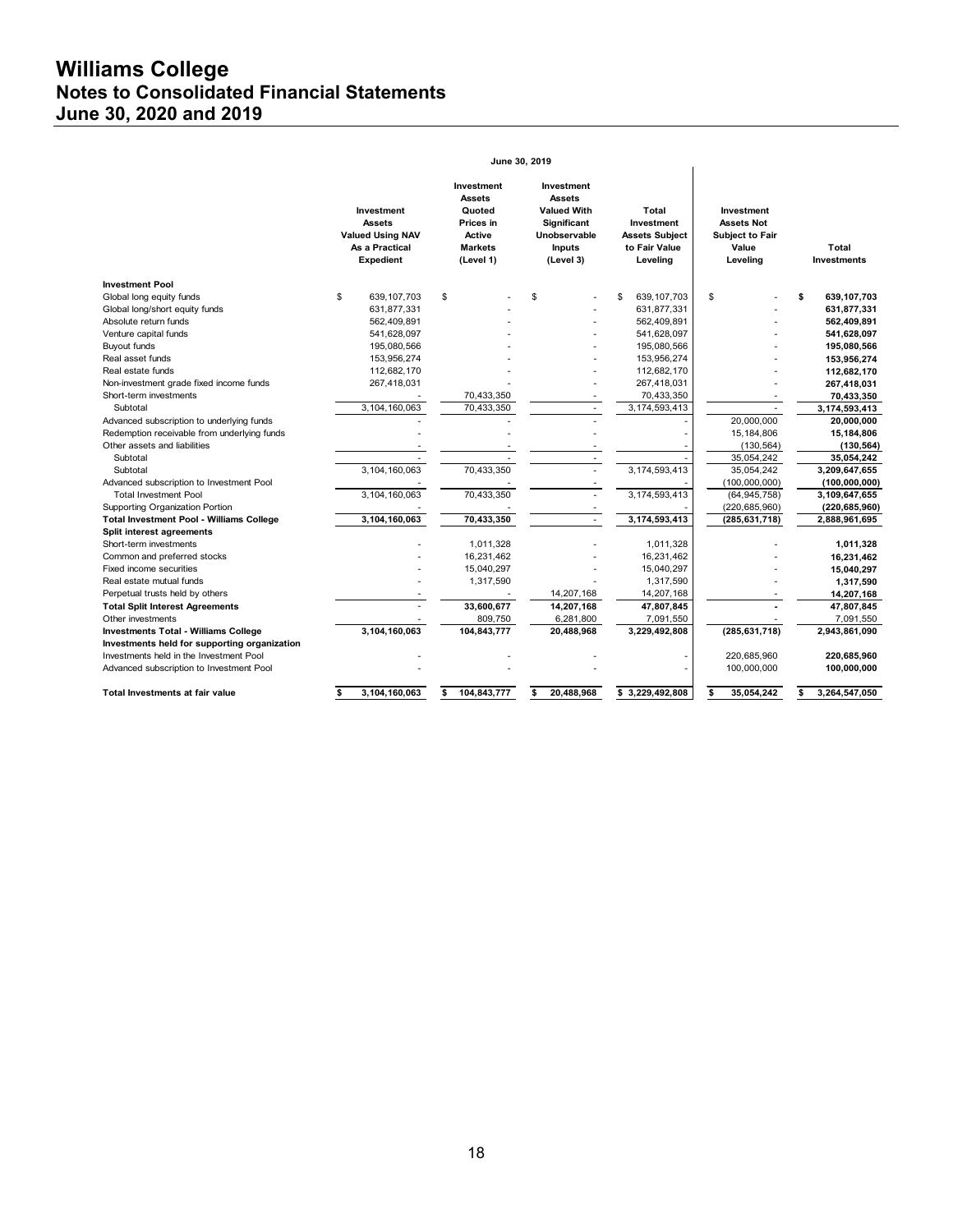#### **Additional Fair Value Disclosure**

The College uses NAV to determine the fair value of investments which (a) do not have a readily determinable fair value (e.g. private equity partnerships) and (b) prepare their financial statements consistent with the measurement principals of an investment company or have the attributes of an investment company. In accordance with US GAAP, the following required disclosure lists specified investment types by major category.

|                                        | 2020                                            |                                                                                                                                                                                                                                                                                                                                                                                           |
|----------------------------------------|-------------------------------------------------|-------------------------------------------------------------------------------------------------------------------------------------------------------------------------------------------------------------------------------------------------------------------------------------------------------------------------------------------------------------------------------------------|
| <b>Investment Pool/ Strategy</b>       | <b>Amount of Unfunded</b><br><b>Commitments</b> | Redemption<br><b>Terms</b>                                                                                                                                                                                                                                                                                                                                                                |
| Absolute return funds                  | \$<br>20,563,663                                | Ranges from quarterly to annual redemptions with 30 to 90<br>days notice required for redemption. One fund is subject to<br>a 3 year rolling lock-up and allows redemptions in the last<br>year of the lock-up. and three funds are commitment based<br>with no ability to redeem. Four funds are in the process of<br>liquidating.<br>Certain funds are subject to investor-level gates. |
| <b>Buyout funds</b>                    | 219,434,162                                     | N/A1                                                                                                                                                                                                                                                                                                                                                                                      |
| Global long equity funds               |                                                 | Ranges from 5-day to annual redemptions with 1 day to 150<br>days notice required for redemption. One fund is subject to<br>a rolling one year lock-up. One fund is subject to a 3 year<br>rolling lock-up. One fund is in the process of liquidating.                                                                                                                                    |
| Global long/short equity funds         | 23,700,000                                      | Ranges from monthly to semi-annual redemptions with 45<br>to 90 days notice required for redemption. One fund is<br>subject to a 3 year lock-up with slow-pay provisions after<br>the end of the lock-up. One fund is subject to a 4 year lock<br>with slow-pay provisions after the end of the lock-up. Two<br>funds are illiquid.                                                       |
| Noninvestment grade fixed income funds | 96,943,123                                      | Ranges from quarterly to annual redemptions with 60 to 120<br>days notice required for redemption. Certain funds are<br>commitment based with no ability to redeem. Five funds<br>are in the process of liquidating.                                                                                                                                                                      |
| Real asset funds                       | 62,078,058                                      | N/A1                                                                                                                                                                                                                                                                                                                                                                                      |
| Real estate funds                      | 149,730,643                                     | N/A1                                                                                                                                                                                                                                                                                                                                                                                      |
| Venture capital funds                  | 80,362,556                                      | N/A1                                                                                                                                                                                                                                                                                                                                                                                      |
| Total investment pool                  | 652,812,205<br>\$                               |                                                                                                                                                                                                                                                                                                                                                                                           |

1 N/A: These funds are in private equity structures, with no ability to be redeemed.

#### **Other Investment-Related Disclosures**

The College is obligated, under certain limited partnership agreements, to make additional capital contributions up to contractual levels. The timing and amounts of the contributions are determined by the general partners. The College has unfunded commitments of \$652,812,205 and \$649,980,963 as of June 30, 2020 and 2019, respectively.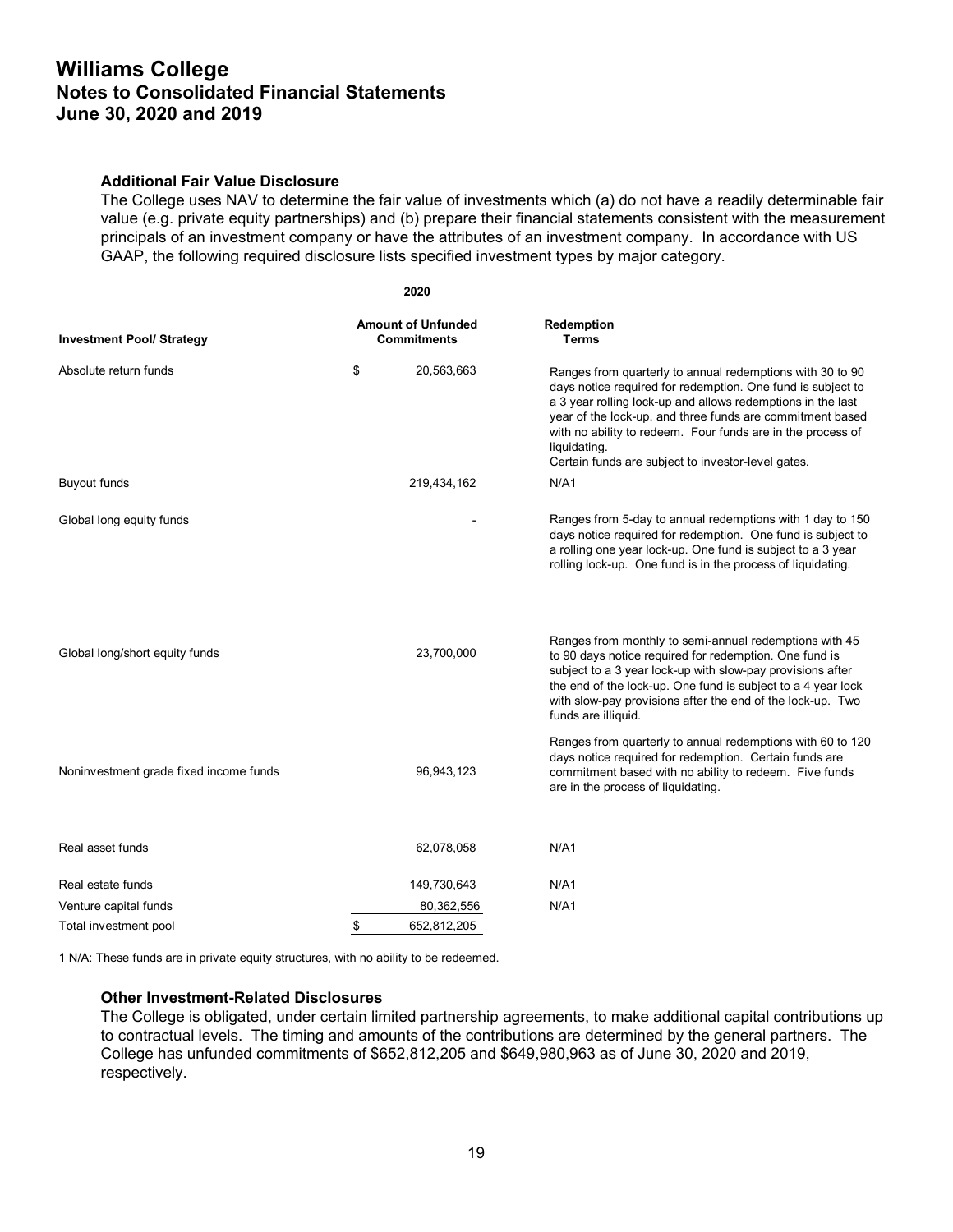The following table reflects the total return for the year:

|                                                       |   | 2020        | 2019              |
|-------------------------------------------------------|---|-------------|-------------------|
| Realized and change in unrealized gain, net of        |   |             |                   |
| investment management fees and costs                  | S | 93,374,171  | \$ 271,223,999    |
| Reinvested endowment income                           |   | 877,191     | 1,485,975         |
| Net investment income (other than reinvested amounts) |   | 634,764     | 1,338,436         |
| Net investment income from trusts                     |   | 1,589,512   | 1,682,108         |
| Earnings related to supporting organization           |   | (9,712,790) | (18, 776, 461)    |
| Total                                                 |   | 86,762,848  | \$<br>256,954,057 |

Investment management fees and costs are netted against investment returns. Investment management fees are comprised of management fees earned by fund managers of the commingled funds. Costs are comprised of endowment accounting and investment office expenses.

In connection with the investments managed by external investment advisors, derivative financial instruments, principally options, futures and options on futures, may be employed by certain advisors. Derivative financial instruments are not an integral part of the College's direct overall investment strategy.

As of June 30, 2020 and 2019, included in investments are redemptions receivable from underlying funds of \$54,475,539 and \$15,184,806, respectively.

As of June 30, 2020 and 2019, included in investments are advanced subscriptions in underlying funds of \$10,000,000 and \$20,000,000, respectively.

Investments, in general, are exposed to various risks, such as interest rate, credit and overall market volatility. As such, it is reasonably possible that changes in the fair values of investments will occur in the near term and that such changes could materially affect the amounts reported in the consolidated statements of financial position and consolidated statements of activities.

## **6. Investments Held for Supporting Organization**

In February of 2017, the College and a supporting organization ("Organization") entered into a participation agreement wherein the Organization will transfer substantially all of its endowment over a three-year period to the College to invest in the College's investment pool. The College will manage the investments on the Organization's behalf. The funds are invested in accordance with the College's investment policies and objectives. As of June 30, 2020, the College has received \$312,000,000 pursuant to this agreement, which is reflected as Investments held on behalf of supporting organization with an offsetting liability on the consolidated statements of financial position.

|                                              | 2020           | 2019           |
|----------------------------------------------|----------------|----------------|
| Held in the investment pool                  | \$ 330,398,749 | \$220,685,960  |
| Advanced subscriptions to investment pool    | 22,000,000     | 100,000,000    |
| Investments held for supporting organization | \$ 352,398,749 | \$ 320,685,960 |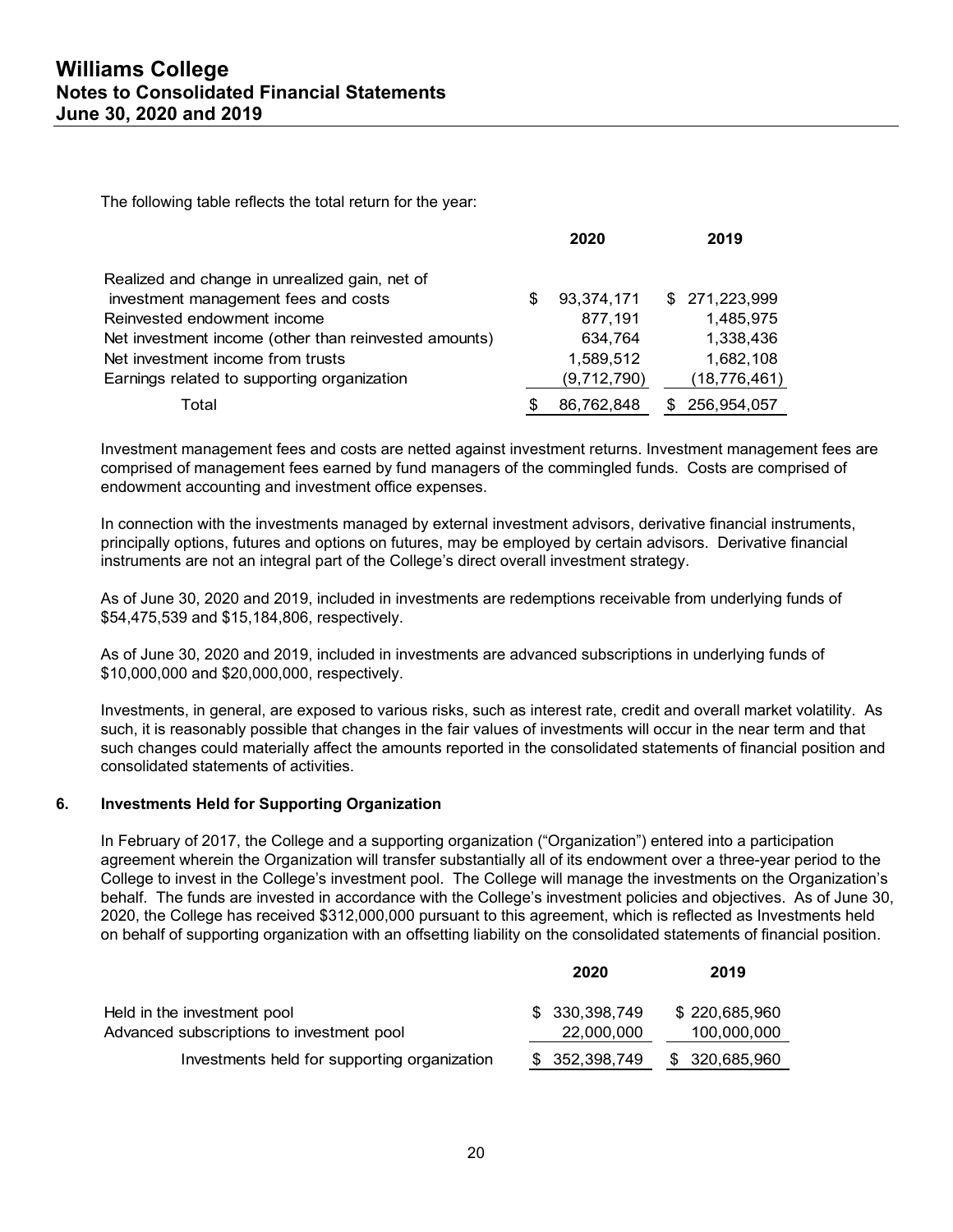## **7. Land, Buildings and Equipment**

Land, buildings and equipment of the College consist of the following at June 30:

| 2020             | 2019              |
|------------------|-------------------|
| 84,636,984<br>\$ | 83,173,280<br>\$  |
| 842,758,375      | 766,517,478       |
| 114,789,205      | 108,734,524       |
| 1,042,184,564    | 958,425,282       |
| (451,345,955)    | (414,686,577)     |
| 590,838,609      | 543,738,705       |
| 72,147,588       | 87,260,840        |
| 53,769,649       | 50,503,371        |
| 716,755,846      | 681,502,916<br>\$ |
|                  |                   |

Depreciation expense was \$38,582,047 and \$35,197,932 for the years ended June 30, 2020 and 2019, respectively. During fiscal year 2020, the College disposed of certain assets with an original cost of \$3,230,094 and accumulated depreciation of \$2,169,613.

Interest costs of \$1,724,461 and \$1,249,797 were capitalized in 2020 and 2019, respectively.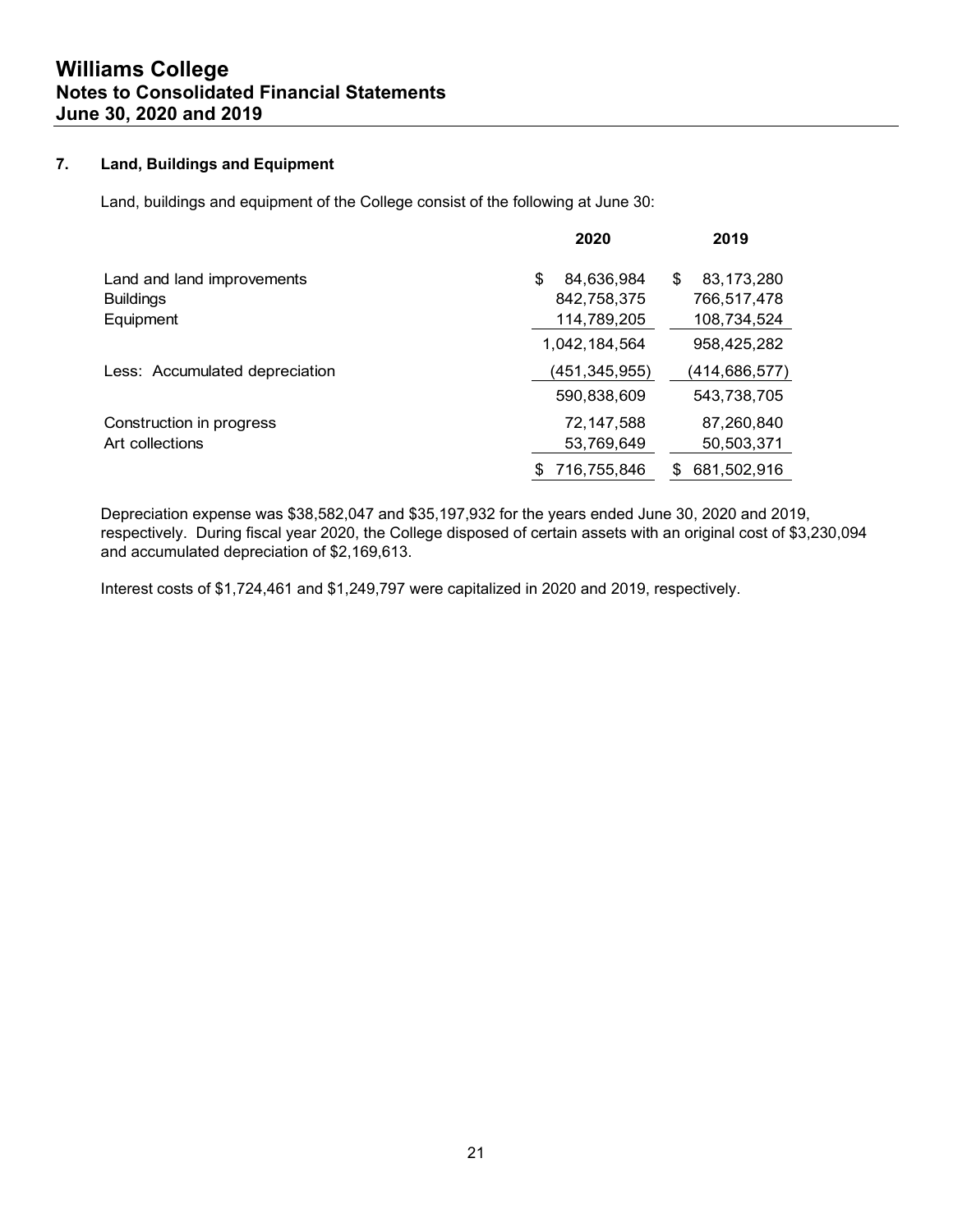## **8. Postretirement Benefits Other than Pensions**

The College accounts for the funded status of its postretirement plan and recognizes its benefit liability for the plan in accrued salaries and benefits with an offsetting adjustment to unrestricted net assets in the consolidated statement of financial position.

|                                                         |                           | 2020                    |    | 2019                    |
|---------------------------------------------------------|---------------------------|-------------------------|----|-------------------------|
| Change in accumulated postretirement benefit obligation |                           |                         |    |                         |
| Postretirement benefit obligation at beginning of year  |                           |                         |    |                         |
| Actives not fully eligible to retire                    | \$                        | 13,001,632              | \$ | 12,092,143              |
| Actives fully eligible to retire                        |                           | 8,167,155               |    | 7,399,799               |
| <b>Retirees</b>                                         |                           | 9,522,682               |    | 8,402,122               |
|                                                         |                           | 30,691,469              |    | 27,894,064              |
| Service cost                                            |                           | 1,016,604               |    | 888,635                 |
| Interest cost                                           |                           | 1,006,700               |    | 1,100,002               |
| Plan participants' contributions                        |                           | 146,984                 |    | 127,505                 |
| Actuarial loss (gain)                                   |                           | 3,725,453               |    | 1,996,997               |
| Benefits paid                                           |                           | (1,368,889)             |    | (1, 315, 734)           |
| Postretirement benefit obligation at end of year        | \$                        | 35,218,321              | \$ | 30,691,469              |
| Actives not fully eligible to retire                    | \$                        | 15, 112, 374            | \$ | 13,001,632              |
| Actives fully eligible to retire                        |                           | 9,203,875               |    | 8, 167, 155             |
| <b>Retirees</b>                                         |                           | 10,902,072              |    | 9,522,682               |
|                                                         | $\pmb{\$}$                | 35,218,321              | \$ | 30,691,469              |
| Change in plan assets                                   |                           |                         |    |                         |
| Fair value of plan assets at beginning of year          | \$                        |                         | \$ |                         |
| Employer contribution, net of retiree contributions     |                           | 1,065,917               |    | 1,010,772               |
| Implicit subsidy from active benefit payments           |                           | 155,988                 |    | 177,457                 |
| Plan participants' contributions                        |                           | 146,984                 |    | 127,505                 |
| Benefits paid                                           |                           | (1,368,889)             |    | (1, 315, 734)           |
| Fair value of plan assets at end of year                |                           |                         |    |                         |
| <b>Reconciliation of funded status</b>                  |                           |                         |    |                         |
| Funded status - postretirement benefit liability        | $\boldsymbol{\mathsf{S}}$ | 35,218,321              | \$ | 30,691,469              |
| The components of the liability include:                |                           |                         |    |                         |
|                                                         |                           | 2020                    |    | 2019                    |
|                                                         |                           |                         |    |                         |
| <b>Current liability</b><br>Noncurrent liability        | \$                        | 1,427,198<br>33,791,123 | \$ | 1,241,155<br>29,450,314 |
|                                                         |                           |                         |    |                         |
| <b>Total liability</b>                                  | \$                        | 35,218,321              | \$ | 30,691,469              |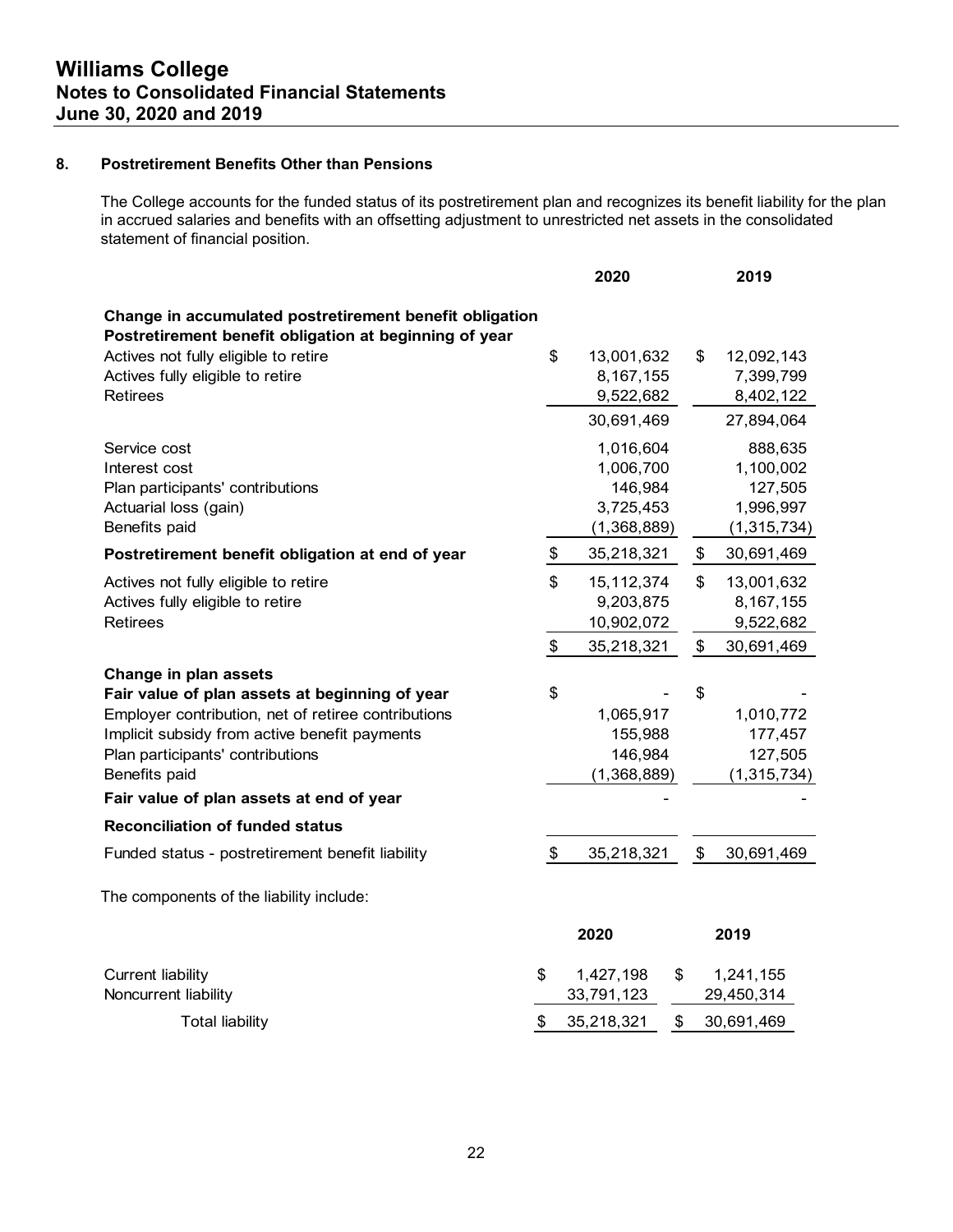# **Williams College Notes to Consolidated Financial Statements June 30, 2020 and 2019**

|                                                                            |                   | 2020          |                           | 2019          |
|----------------------------------------------------------------------------|-------------------|---------------|---------------------------|---------------|
|                                                                            |                   |               |                           |               |
| Components of the net periodic postretirement benefit cost<br>Service cost | \$                | 1,016,604     | \$                        | 888,635       |
| Interest cost                                                              |                   | 1,006,700     |                           | 1,100,002     |
| Amortization of prior service cost                                         |                   |               |                           | 338,018       |
| Amortization of actuarial loss                                             |                   | 288,090       |                           | 137,113       |
|                                                                            | \$                | 2,311,394     | $\boldsymbol{\mathsf{S}}$ | 2,463,768     |
|                                                                            |                   |               |                           |               |
| Amounts unrecognized and amortization amounts                              |                   |               |                           |               |
| in following year                                                          |                   | 2020          |                           | 2019          |
| Amounts unrecognized in net periodic postretirement                        |                   |               |                           |               |
| cost                                                                       |                   |               |                           |               |
| Prior service cost                                                         | \$                |               | \$                        |               |
| Net actuarial loss                                                         |                   | 9,442,985     |                           | 6,005,622     |
|                                                                            | \$                | 9,442,985     | \$                        | 6,005,622     |
| Amortization amounts in following year                                     |                   |               |                           |               |
| Prior service cost                                                         | \$                |               | \$                        |               |
| Net actuarial (gain) loss                                                  |                   | 443,852       |                           | 255,377       |
|                                                                            | $\boldsymbol{\$}$ | 443,852       | \$                        | 255,377       |
|                                                                            |                   |               |                           |               |
| <b>Assumptions and Effects</b>                                             |                   | 2020          |                           | 2019          |
|                                                                            |                   |               |                           |               |
| Actuarial assumptions                                                      |                   |               |                           |               |
| Medical/dental trend rate next year                                        |                   | 7.0%/5.0%     |                           | 7.5%/5.0%     |
| Ultimate trend rate                                                        |                   | 5.0%/5.0%     |                           | 5.0%/5.0%     |
| Year ultimate trend rate is achieved                                       |                   | 2025          |                           | 2024          |
| Discount rate used to value end of year accumulated                        |                   |               |                           |               |
| postretirement benefit obligations                                         |                   | 2.45%         |                           | 3.34%         |
| Discount rate used to value net periodic postretirement<br>benefit cost    |                   | 3.34%         |                           | 4.03%         |
| Effect of a 1% increase in health care cost trend rate on                  |                   |               |                           |               |
| Interest cost plus service cost                                            | \$                | 127,586       | \$                        | 119,073       |
| Accumulated postretirement benefit obligation                              |                   | 991,787       |                           | 929,803       |
| Effect of a 1% decrease in health care cost trend rate on                  |                   |               |                           |               |
| Interest cost plus service cost                                            | \$                | (105, 413)    | \$                        | (99, 474)     |
| Accumulated postretirement benefit obligation                              |                   | (857, 154)    |                           | (809, 498)    |
| Measurement date                                                           |                   | June 30, 2020 |                           | June 30, 2019 |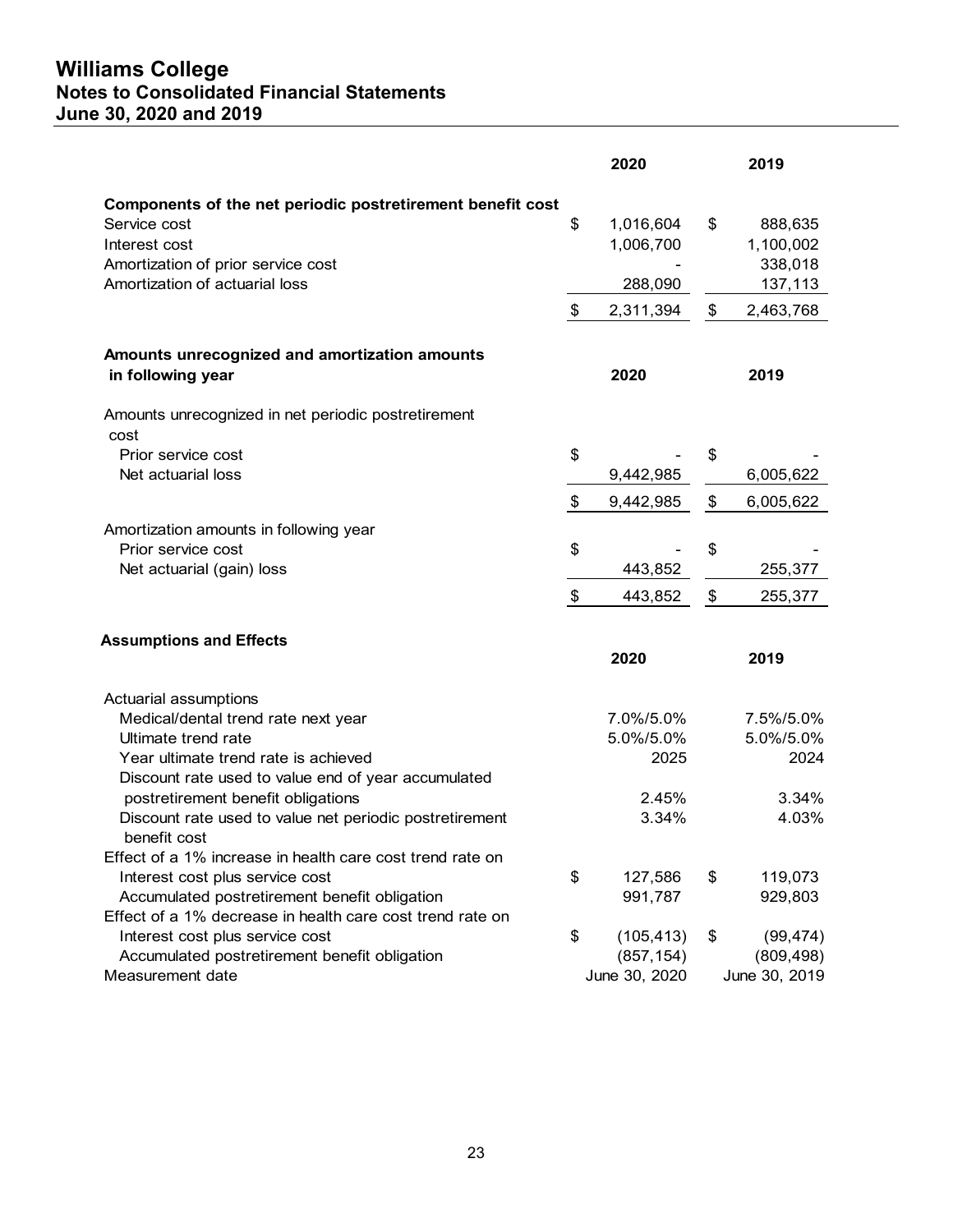#### **Expected Future Benefit Payments**

Benefit payments are shown net of employee contributions:

|                        | <b>Total Benefit</b> | <b>Retiree</b>      | <b>Employer Benefit</b> |
|------------------------|----------------------|---------------------|-------------------------|
| Year Ending June 30th: | <b>Payments</b>      | <b>Contribution</b> | <b>Payment</b>          |
| 2021                   | \$<br>1,615,124      | \$<br>187,926       | \$<br>1,427,198         |
| 2022                   | 1,721,730            | 209,574             | 1,512,156               |
| 2023                   | 1,848,769            | 221,742             | 1,627,027               |
| 2024                   | 1,924,175            | 217,928             | 1,706,247               |
| 2025                   | 1,934,777            | 204,412             | 1,730,365               |
| 2026 and beyond        | 9,471,406            | 897,982             | 8,573,424               |

#### **Expected Employer Contribution for Next Fiscal Year**

For nonfunded plans, employer contributions equal benefit payments (above) for the next fiscal year.

2021 **1,427,198 1,427,198** 

#### **9. Commitments and Contingencies**

At June 30, 2020, the College has outstanding construction and purchase contracts totaling approximately \$43,000,000. Completion of these projects is estimated to extend through June 2023.

The College has entered into long-term noncancelable operating leases with lease terms extending through the year 2030. The following is a schedule by year of future minimum rental payments required under all operating leases that have initial or remaining noncancelable lease terms of one year or more as of June 30, 2020.

| 2021       | \$<br>802,804   |
|------------|-----------------|
| 2022       | 449,929         |
| 2023       | 459,937         |
| 2024       | 470,060         |
| 2025       | 480,304         |
| Thereafter | 1,257,374       |
|            | \$<br>3,920,408 |

## **10. Self-Insurance**

The College uses a combination of insurance and self-insurance mechanisms to provide for potential liabilities for employee healthcare benefits, workers' compensation, general liability, property damage, director and officers' liability and vehicle liability. Liabilities associated with the risks that are retained by the College are not discounted and are estimated, in part, by considering historical claims experience and evaluations of outside experts, demographic factors, severity factors, and other actuarial assumptions. The estimated accrual for these liabilities could be affected if future occurrences and claims differ from these assumptions and historical trends. For the fiscal years ended June 30, 2020 and June 30, 2019, the self-insurance liability, which is specific to employee healthcare benefits, was \$1,129,265 and \$1,498,943, respectively, and is included in accrued and other liabilities in the consolidated statements of financial position.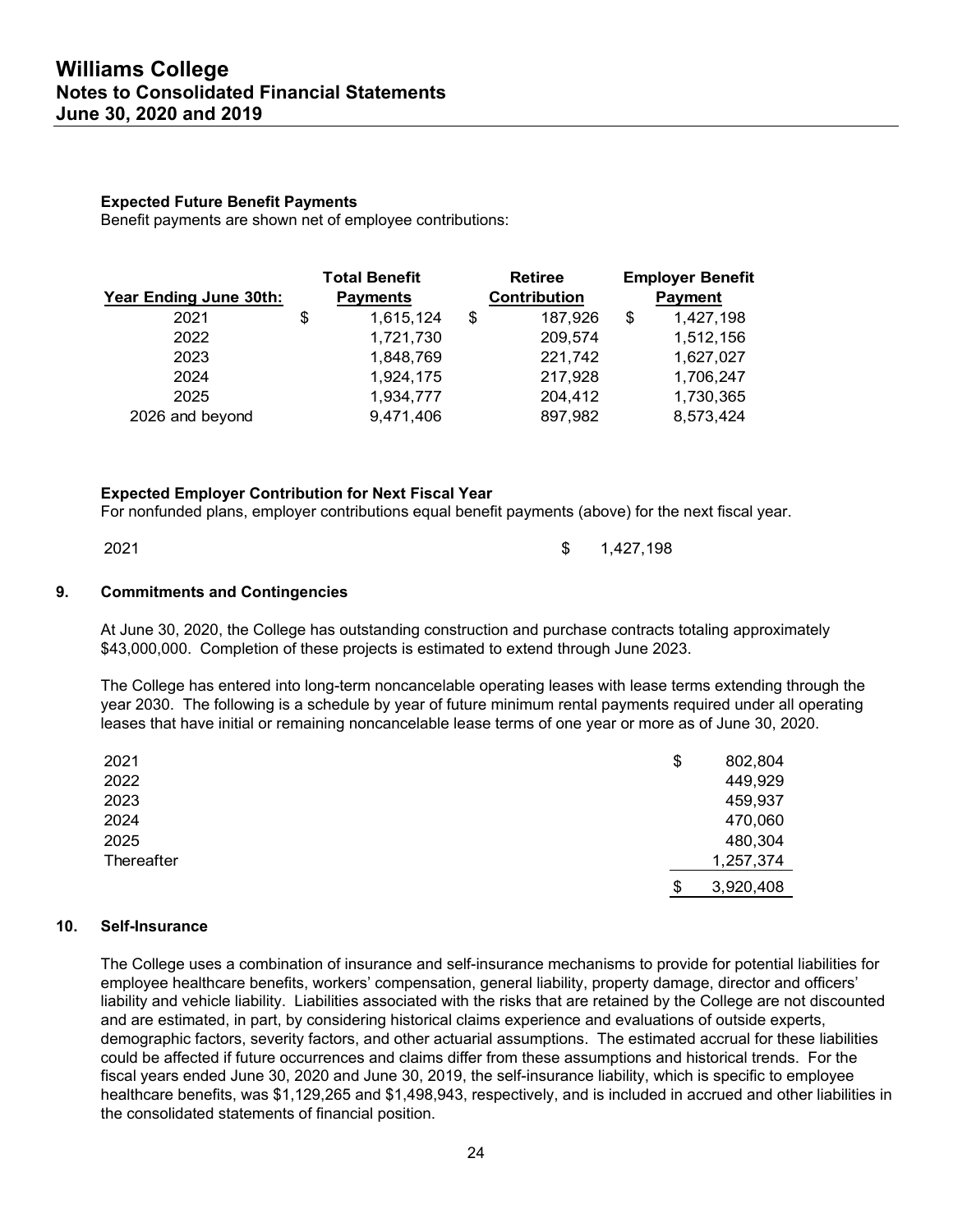## **11. Bonds Payable**

Borrowing for plant facilities consists of the following at June 30:

|                                                                                                     | ZUZU             | 20 I J           |
|-----------------------------------------------------------------------------------------------------|------------------|------------------|
| <b>Massachusetts Health and Educational Facilities</b><br><b>Authority Bonds (Williams College)</b> |                  |                  |
| Series I, variable rate, due through 2033                                                           | \$<br>18,060,000 | \$<br>19,086,000 |
| Series J, variable rate, due through 2026                                                           | 20,017,000       | 22,461,000       |
| Series N, 4 year term bond at 1.45%                                                                 |                  |                  |
| variable thereafter, due through 2042                                                               | 50,470,000       | 50,470,000       |
| Series O, 2.50% to 5.00%, due through 2036                                                          | 26.290.000       | 27,340,000       |
| Series P, 2.00% to 5.00% due through 2043                                                           | 115,495,000      | 118,235,000      |
| Series Q, 2.50% to 5.00% due through 2046                                                           | 56,985,000       | 58,340,000       |
| Series R, taxable variable rate through 2046                                                        | 10,217,656       | 10,500,000       |
| Series R, variable rate, due through 2046                                                           | 40,000,000       | 40,000,000       |
| Series S, 4.00% to 5.00% due through 2047                                                           | 52,770,000       | 52,770,000       |
| <b>Unamortized Premium</b>                                                                          | 37,282,598       | 38,874,835       |
| <b>Unamortized Bond Costs</b>                                                                       | (2,408,584)      | (2,532,161)      |
| Total net bonds payable                                                                             | 425.178.670      | 435.544.674<br>S |

The Series I bonds are variable-rate demand revenue bonds. The annualized interest rate ranged from 0.11% to 5.75% during fiscal year 2020 with an average rate of 1.14% for the year. The bonds bear interest at a variable rate based on the prevailing market rate for equivalent bonds. The College may convert the bonds to a fixed rate at its option. Annual principal payments are currently \$1,056,000 and increase to \$1,552,000 over the repayment period of the bonds.

**2020 2019**

The Series J bonds are variable-rate demand revenue bonds. The annualized interest rate ranged from 0.07% to 5.67% with an average rate of 1.09% for the year. The bonds bear interest at a variable rate based on the prevailing market rate for equivalent bonds. The College may convert the bonds to a fixed rate at its option. Annual principal payments are currently \$2,554,000 and increase to \$3,185,000 over the repayment period of the bonds.

The Series N bonds were converted to a 4-year-term rate mode on June 6, 2017 at a rate of 1.45%. Annual principal payments will range from \$9,940,000 to \$10,250,000 beginning July 1, 2037. The bonds are callable beginning on January 1, 2021 at 100% of par.

The Series O bonds are fixed-rate revenue bonds issued on March 24, 2011, with an original principal value of \$38,740,000 and a premium of \$2,867,256. Annual principal payments are currently \$1,075,000 to \$2,095,000. The bonds are callable beginning on January 1, 2021 at 100% of par.

The Series P bonds are a fixed-rate revenue bond issued on May 30, 2013, with an original principal value of \$126,140,000 and a premium of \$22,215,419. Annual principal payments are currently \$4,125,000 to \$15,310,000 over the repayment period of the bonds. The bonds are callable beginning July 1, 2023 at 100% of par.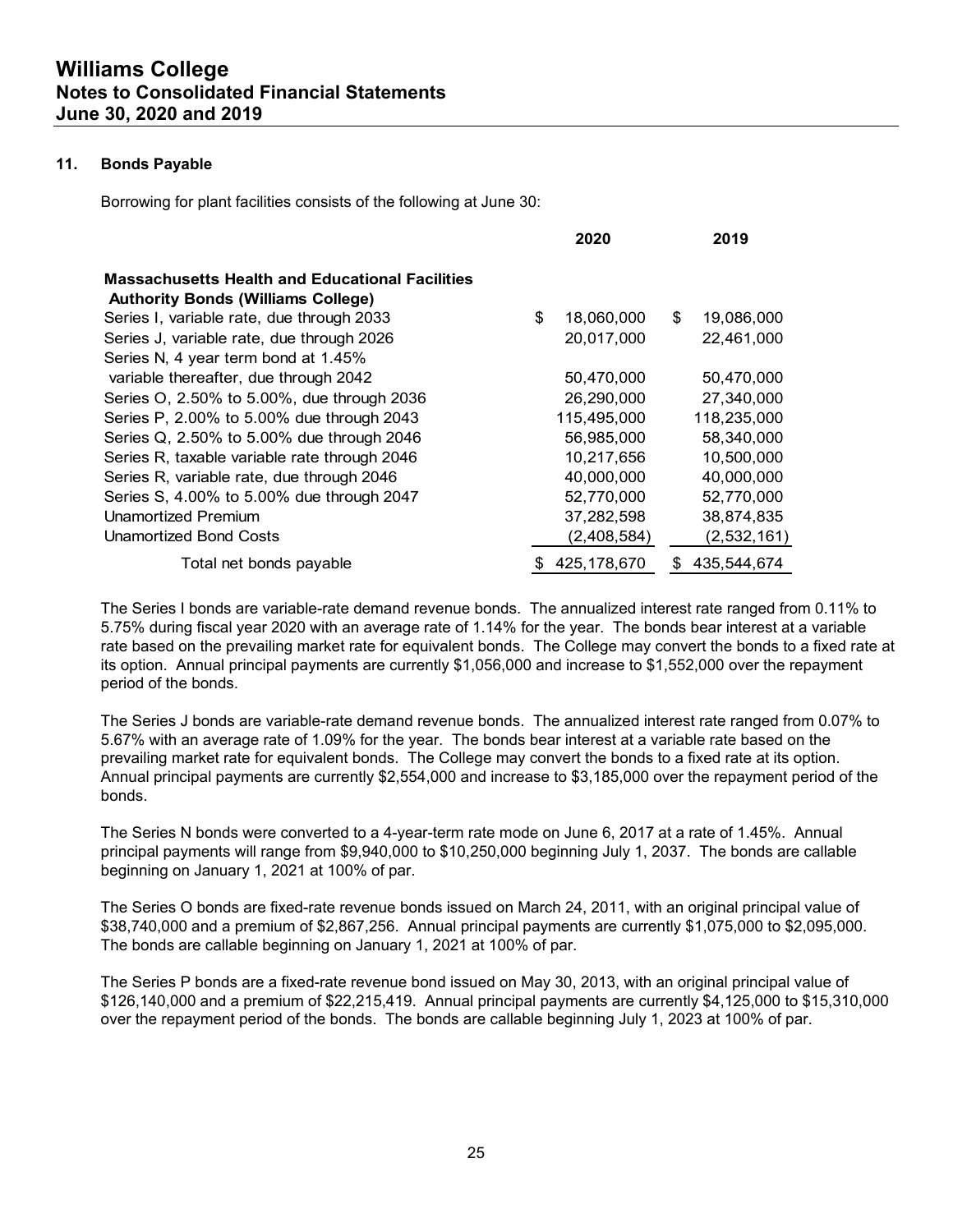The Series Q bonds are a fixed-rate revenue bond issued on July 13, 2016, with an original principal value of \$64,645,000 and a premium of \$13,516,121. Annual principal payments are currently \$115,000 to \$11,135,000 over the repayment period of the bonds. The bonds are callable beginning July 1, 2026 at 100% of par.

The Series R bonds are a \$50,500,000 variable-rate private placement loan issued on July 14, 2016. The taxexempt portion of this loan amounted to \$40,000,000. The annualized interest rate ranged from 0.73% to 2.49% with an average rate of 1.83% for the year.Annual principal payments will range from \$400,000 to \$10,950,000 beginning on July 1, 2030. The taxable portion of this loan amounted to \$10,500,000. The annualized interest rate ranged from 0.82% to 3.05% with an average rate of 2.22% for the year.Annual principal payments are currently \$287,502 to 485,418 over the repayment period of the bonds.

The Series S bonds are a fixed-rate revenue bond issued on July 6, 2016 with an original principal value of \$52,770,000 and a premium of \$7,725,031. Annual principal payments are currently \$1,400,000 to \$6,745,000 over the repayment period of the bonds. The bonds are callable beginning July 1, 2027 at 100% of par.

The bonds are general obligations of the College with no collateral requirements.

Bond issuance costs at June 30, 2020 of \$2,408,583 are amortized over the life of the respective bonds. Bond premiums of \$37,282,598 at June 30, 2020, are amortized over the life of the respective bonds. Combined debt principal payment requirements for the years 2021 through 2025 approximate \$9,212,502, \$9,592,900, \$9,962,859, \$11,788,940, and \$12,309,642, respectively.

The Series I and J bonds are subject to tender by bondholders. To the extent that tendered bonds cannot be remarketed, the College is required to repurchase the bonds.

The combined debt principal payment requirements above reflect the repayment of such bonds according to their scheduled maturity dates. If bonds were fully tendered as of June 30, 2020, the debt principal payment requirements for the years 2021 through 2025 would approximate \$43,679,502, \$56,323,900, \$6,094,859, \$7,780,940 and \$8,161,642 respectively.

Interest expense for the years ended June 30, 2020 and 2019 was \$14,623,011 and \$15,073,885 respectively.

#### **Forward Interest Rate Swaps**

In 2005, the College entered into a forward interest rate swap agreement related to the previously outstanding Series J Bonds. The agreement has a current notional amount of \$20,017,000. Under the terms of the agreement, the College pays a fixed rate of 3.457% to a third party who in turn pays a variable rate, estimated as 68% of LIBOR, on the respective notional amount.

In 2016, the College entered into an interest rate swap agreement related to the issuance of the Series R bonds. The agreement has a notional amount of \$40,000,000. Under the terms of the agreement, the College pays a fixed rate of 1.2530% to a third party who in turn pays a variable rate, estimated as 67% of LIBOR, on the respective notional amount.

The interest rate swap agreements were not entered into for trading or speculative purposes. Because market risks arise from movements in interest rates, the College entered into the interest rate swap to reduce interest rate volatility on the outstanding debt.

As of June 30, 2020, and 2019, the fair value of the two swaps was a net liability of approximately (\$7,453,090) and (\$996,088), respectively. The interest rate swaps expire on July 1, 2026 and July 1, 2046 respectively.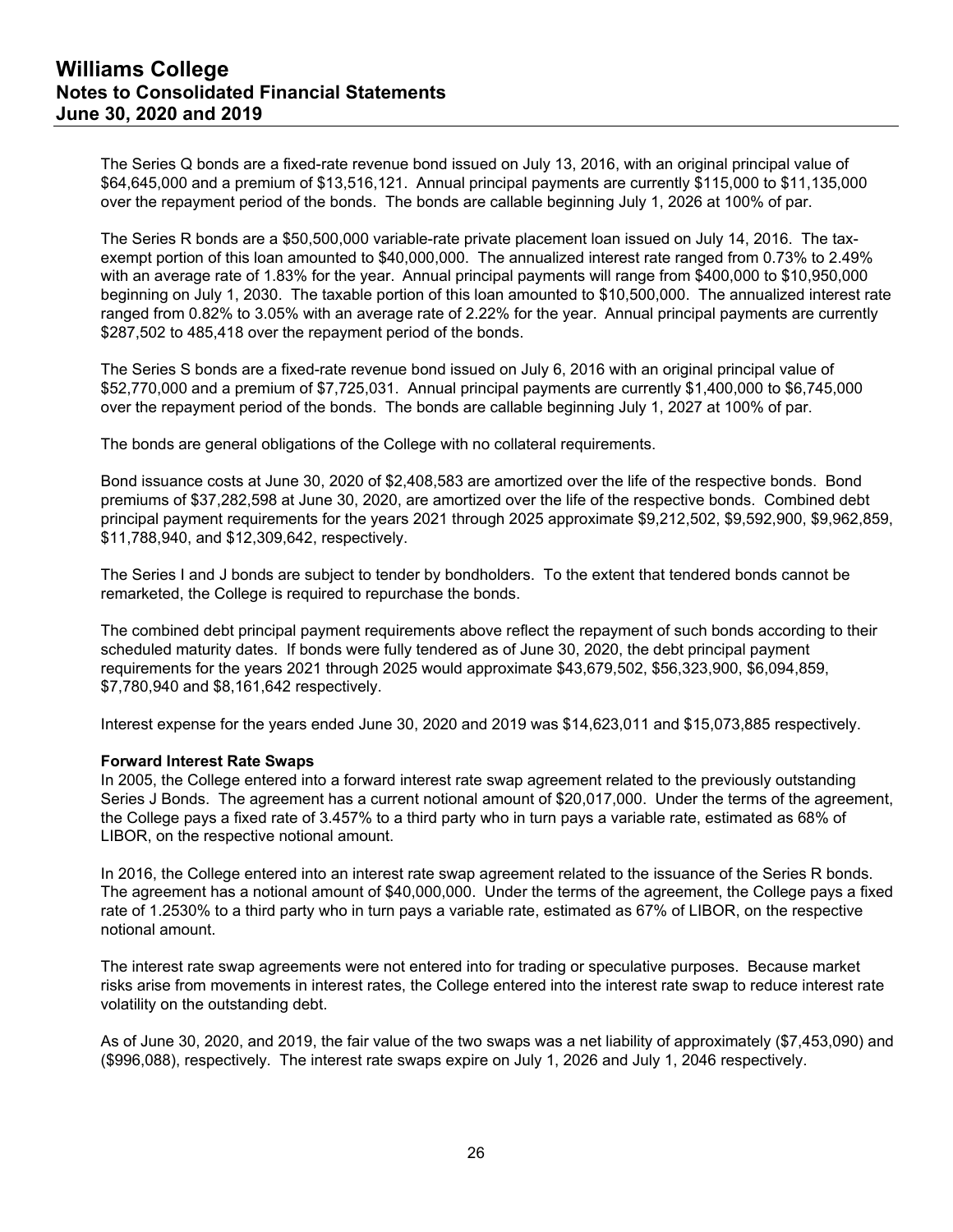## **12. Lines of Credit**

At June 30, 2020, the College has the following lines of credit:

| <b>Expiration Date</b> | <b>Amount</b>     |
|------------------------|-------------------|
| April 16, 2021         | 75,000,000        |
| April 16, 2021         | 80,000,000        |
| August 31, 2021        | 40,000,000        |
| Total lines of credit  | 195,000,000<br>S. |

If drawn upon these lines would be assessed a spread to LIBOR fee depending on the duration of the loan. The unused annual fees range from 0.25% to 0.30%. There were no outstanding amounts on the lines of credit at June 30, 2020 or 2019.

On July 31, 2020, the College closed on an additional \$15 million facility with a 5-year term.

## **13. Endowments**

The College's endowment consists of donor-restricted endowment funds and board-designated endowment funds for a variety of purposes. Split interest agreements that have been designated for endowment are not considered as part of the endowment until funds are received. The net assets associated with endowment funds, including funds designated by the Board of Trustees to function as endowments, are classified and reported based on the existence or absence of donor-imposed restrictions.

The College pools the majority of its investments in a unitized account similar to an open-ended mutual fund. Funds added or withdrawn from the pool are recorded at their share of the then current fair value of the pool. Investment income of the pools is recognized by the funds owning the assets based on their share of the investment pool, which is determined on a monthly basis.

The College utilizes a total return approach to managing the investment pool. This approach emphasizes total return, which consists of current yield (interest and dividends) as well as the net appreciation (realized and change in unrealized gains) in the fair value of pooled investments.

Under the total return approach, the College appropriated for operations accumulated gains of \$134,665,991 and \$127,332,148 for the years ended June 30, 2020 and 2019, respectively. Total return in excess of, or less than, the amount appropriated is reported as nonoperating gains or losses.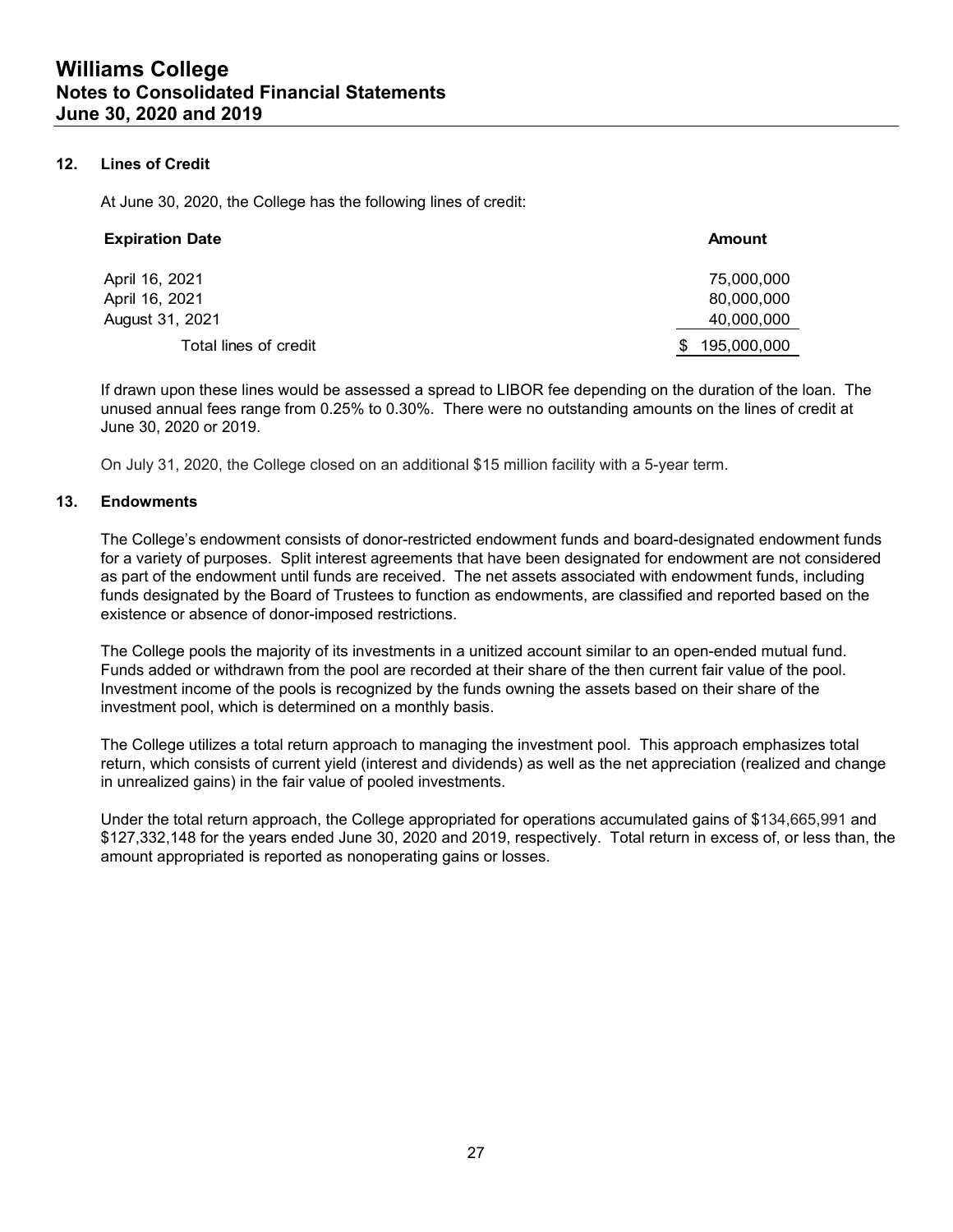The College establishes a spending rate expressed as a percentage of the trailing twelve quarter fair value of the investment pool. The spending rate is allocated to pool participants, with the difference between the spending rate and current yield (which typically is lower than the spending rate) recorded as realized gains utilized in operating revenue. The Board of Trustees has interpreted the Massachusetts "Uniform Prudent Management of Institutional Funds Act" statute, which was effective June 2009 ("UPMIFA"), as requiring the preservation of the original gift as of the gift date of the donor-restricted endowment funds absent explicit donor stipulations to the contrary. As a result of this interpretation, the College classifies as net assets with donor restrictions, (a) the original value of gifts donated to the permanent endowment, (b) the original value of subsequent gifts to the permanent endowment, and (c) accumulations to the permanent endowment made in accordance with the direction of the applicable donor gift instrument at the time the accumulation is added to the fund. The remaining portion of the donor-restricted endowment funds are classified as net assets with donor restrictions until those amounts are appropriated for expenditure in a manner consistent with the standard of prudence prescribed by UPMIFA. The College considers the following factors in making a determination to appropriate or accumulate endowment funds:

- (1) The duration and preservation of the fund
- (2) The purposes of the College and the donor restricted endowment fund
- (3) General economic conditions
- (4) The possible effect of inflation and deflation
- (5) The expected total return from income and the appreciation of investments
- (6) Other resources of the College
- (7) The investment policies of the College.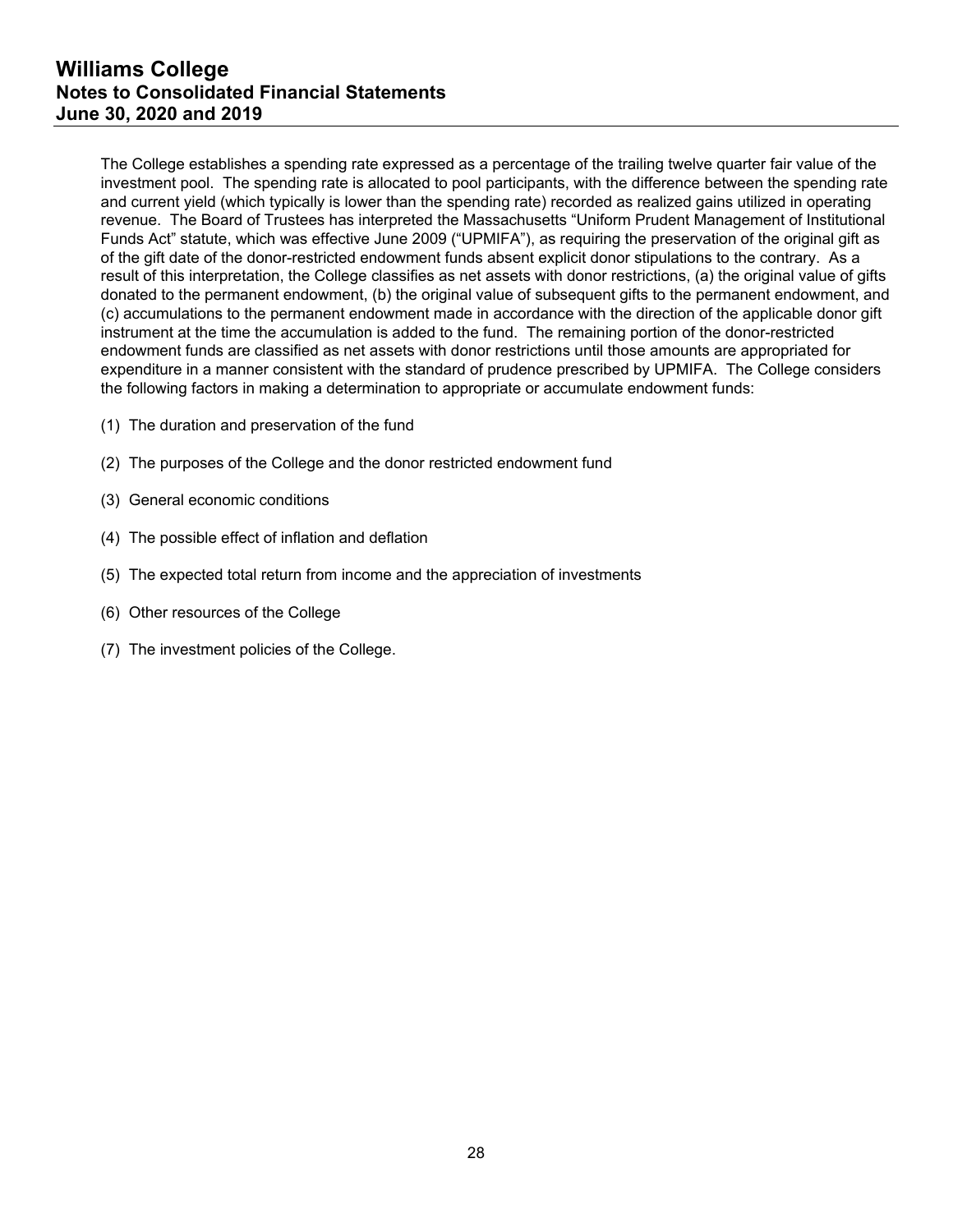Changes in endowment net assets for the year ended June 30:

|                                        | 2020                                        |                |                                          |                 |       |               |
|----------------------------------------|---------------------------------------------|----------------|------------------------------------------|-----------------|-------|---------------|
|                                        | <b>Without Donor</b><br><b>Restrictions</b> |                | <b>With Donor</b><br><b>Restrictions</b> |                 | Total |               |
| Net endowment assets, June 30, 2019    | \$                                          | 226,335,810    | S.                                       | 2,503,560,383   | \$    | 2,729,896,193 |
| Gifts and transfers                    |                                             |                |                                          |                 |       |               |
| Gifts received and pledge activity     |                                             |                |                                          | 31,790,239      |       | 31,790,239    |
| Transfers and gifts further designated |                                             | 1,198,727      |                                          | 2,773,767       |       | 3,972,494     |
| Investment return                      |                                             |                |                                          |                 |       |               |
| Net gains (losses)                     |                                             | 6,587,403      |                                          | 73,326,526      |       | 79,913,929    |
| Accumulated gains spent for operations |                                             | (11, 164, 334) |                                          | (123, 491, 657) |       | (134,655,991) |
| Income earned returned to principal    |                                             | 99,628         |                                          | 2,271,364       |       | 2,370,992     |
| Net endowment assets, June 30, 2020    |                                             | 223.057.234    | S                                        | 2.490.230.622   |       | 2.713.287.856 |

|                                        | 2019                                        |                |                                          |                 |              |                |
|----------------------------------------|---------------------------------------------|----------------|------------------------------------------|-----------------|--------------|----------------|
|                                        | <b>Without Donor</b><br><b>Restrictions</b> |                | <b>With Donor</b><br><b>Restrictions</b> |                 | <b>Total</b> |                |
| Net endowment assets, June 30, 2018    | \$                                          | 260,052,352    | S                                        | 2,351,951,138   | \$           | 2,612,003,490  |
| Gifts and transfers                    |                                             |                |                                          |                 |              |                |
| Gifts received and pledge activity     |                                             |                |                                          | 43.061.074      |              | 43.061.074     |
| Transfers and gifts further designated |                                             | (42,649,701)   |                                          | 7.178.086       |              | (35, 471, 615) |
| Investment return                      |                                             |                |                                          |                 |              |                |
| Net gains (losses)                     |                                             | 21.114.340     |                                          | 214.431.573     |              | 235,545,913    |
| Accumulated gains spent for operations |                                             | (12, 532, 961) |                                          | (114, 799, 187) |              | (127,332,148)  |
| Income earned returned to principal    |                                             | 351,780        |                                          | 1,737,699       |              | 2,089,479      |
| Net endowment assets, June 30, 2019    |                                             | 226,335,810    |                                          | 2,503,560,383   |              | 2,729,896,193  |

## **Endowment Funds with Deficits (Underwater Endowment)**

From time to time, the fair value of assets associated with individual donor-restricted endowment funds may fall below the value of the initial and subsequent donor gift amounts (deficit). When donor endowment deficits exist, they are classified as a reduction of net assets with donor restrictions. There are no underwater endowment funds at June 30, 2020 or 2019.

#### **Return Objectives and Risk Parameters**

The College has adopted endowment investment and spending policies that attempt to provide a predictable stream of funding to programs supported by its endowment while seeking to maintain the permanent nature of endowment funds. Under this policy, the return objective for the endowment assets, measured over a full market cycle, shall be to maximize the return against a blended index, based on the endowment's target allocation applied to the appropriate individual benchmarks. The College expects its endowment funds over time, to provide an average rate of return of approximately 5.0% real, that is after adjusting for inflation, annually. Actual returns in any given year may vary from this amount.

#### **Strategies Employed for Achieving Investment Objectives**

To achieve its long-term rate of return objectives, the College relies on a total return strategy in which investment returns are achieved through both capital appreciation (realized and unrealized gains) and current yield (interest and dividends). The College targets a diversified asset allocation to achieve its long-term objectives within prudent risk constraints.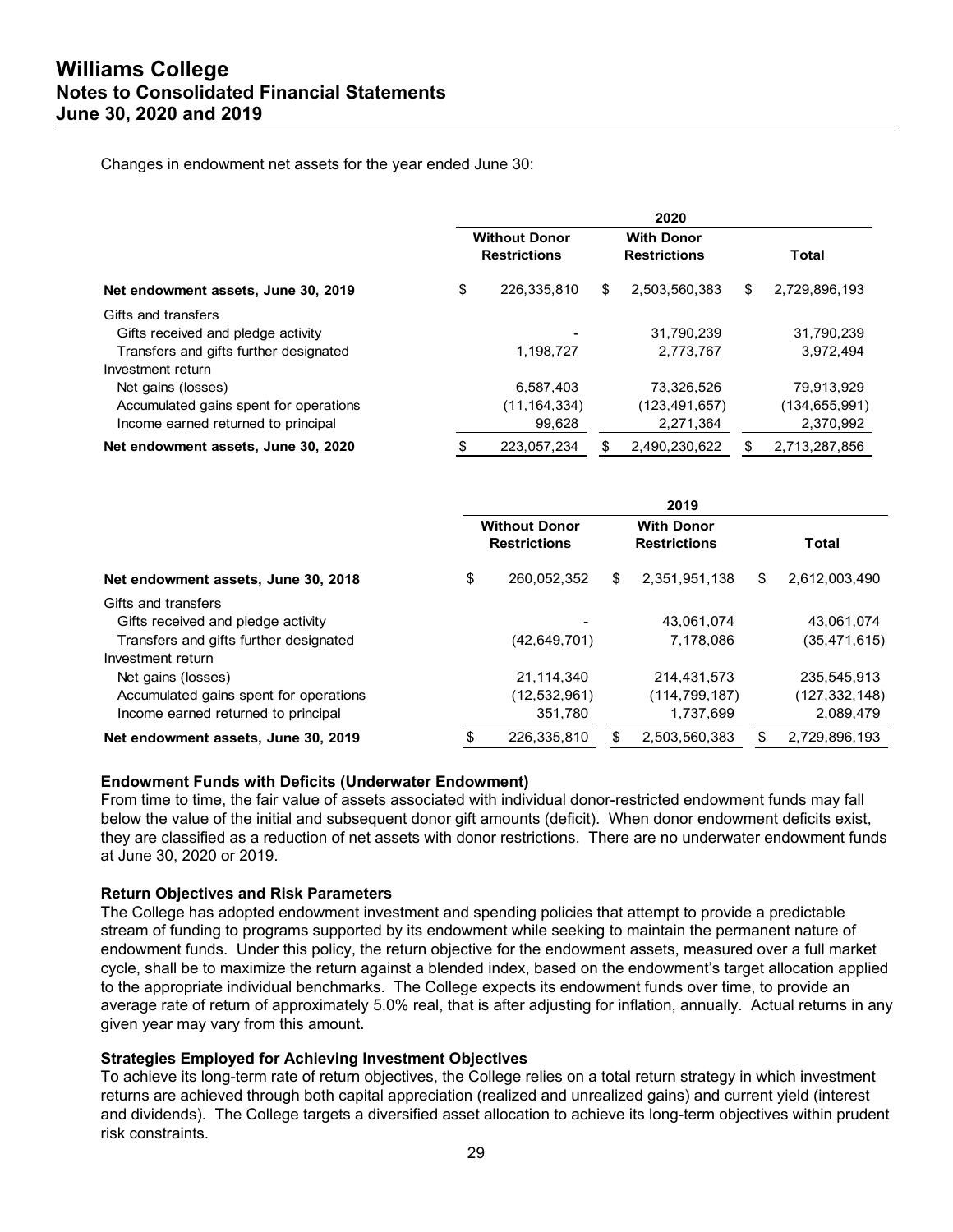## **Endowment Spending Allocation and Relationship of Spending Policy to Investment Objectives**

Spending from the endowment to support operations, referred to as asset use at the College, is expected to be 5.5% of the twelve-quarter trailing average of the end of year investment pool over the long run. This policy is based on the expectation that the endowment will grow by 5.0% real, that is after adjusting for inflation, and operating expenditures will increase by 4-5% annually, allowing part of the annual growth to support operations, and part for reinvestment to sustain the permanent nature of the endowment. The Trustees' Budget and Financial Planning Committee approves the asset use rate each year.

## **14. Net Assets**

Following is the composition of the College's net assets without donor restrictions and net assets with donor restriction at June 30, 2020 and 2019:

|                                              | 2020              | 2019              |
|----------------------------------------------|-------------------|-------------------|
| Net assets without donor restriction         |                   |                   |
| College unrestricted                         | \$<br>176,348,529 | \$<br>186,939,691 |
| Board designated endowment funds             | 223,057,234       | 226,335,810       |
| Non-controlling interest                     | 1,370,281         | 1,363,947         |
| Total net assets without donor restrictions  | 400,776,044<br>S  | 414,639,448<br>\$ |
| Net assets with donor restriction            |                   |                   |
| Spendable gifts for restricted purposes      | \$<br>190,878,336 | \$<br>172,496,548 |
| Contributions receivable                     | 46.225.484        | 73.648.617        |
| Split-interest agreements, including outside |                   |                   |
| managed trusts                               | 122,720,145       | 114,898,492       |
| Student loan funds                           | 8,622             | 8.622             |
| Endowment funds - unspent appreciation       | 1,766,348,003     | 1,816,187,513     |
| Endowment funds - original principal         | 659,311,886       | 636.948.396       |
| Total net assets with donor restrictions     | \$2,785,492,476   | \$2,814,188,188   |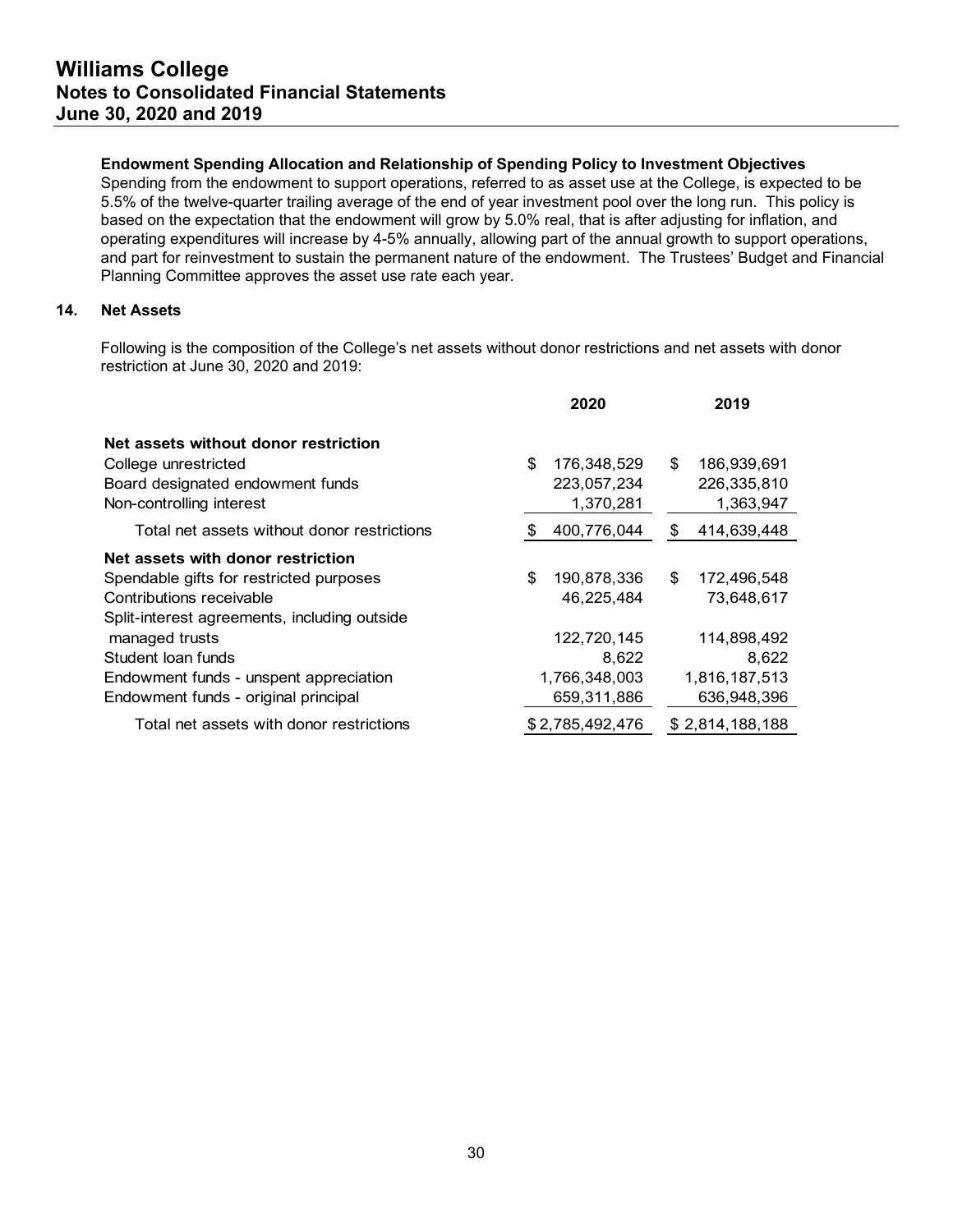#### **15. Expenses by Function and Natural Classification**

Expenses reported by natural classification on the consolidated statements of activities are summarized by function for the year ended June 30, 2020 and 2019, respectively.

|                                 |                 |              | 2020         |               |              |               |
|---------------------------------|-----------------|--------------|--------------|---------------|--------------|---------------|
|                                 | Instruction and |              |              |               |              |               |
|                                 | Departmental    | Academic     | Student      | Institutional | Auxiliary    |               |
| <b>Operating expenses</b>       | Research        | Support      | Services     | Support       | Enterprises  | Total         |
| Salaries and wages              | \$53.967.096    | \$9.656.846  | \$18,792,570 | \$17.930.440  | \$11.044.364 | \$111,391,316 |
| <b>Benefits</b>                 | 18,996,399      | 3,281,955    | 6,505,531    | 7,471,653     | 4,759,970    | 41,015,508    |
| Operating expenses              | 14,638,185      | 7,264,950    | 19,746,500   | 10.016.404    | 15,199,087   | 66,865,126    |
| Interest                        | 3.435.177       | 4.487.701    | 1.672.798    | 753.360       | 912.084      | 11,261,120    |
| Depreciation                    | 16,012,968      | 4,183,969    | 2,035,241    | 4,355,632     | 11,994,237   | 38,582,047    |
| <b>Total operating expenses</b> | \$107,049,825   | \$28,875,421 | \$48,752,640 | \$40,527,489  | \$43,909,742 | \$269,115,117 |
| Nonoperating expenses           |                 |              |              |               |              |               |
| Adjustments for post-employment |                 |              |              |               |              |               |
| benefit liabilities             |                 |              |              | \$1,294,790   |              | \$1,294,790   |
|                                 |                 |              | 2019         |               |              |               |
|                                 | Instruction and |              |              |               |              |               |
|                                 | Departmental    | Academic     | Student      | Institutional | Auxiliary    |               |
| <b>Operating expenses</b>       | Research        | Support      | Services     | Support       | Enterprises  | Total         |
| Salaries and wages              | \$52,264,972    | \$8,743,330  | \$18,665,738 | \$16,994,435  | \$10.498.729 | \$107,167,204 |
| <b>Benefits</b>                 | 18, 182, 878    | 2,885,358    | 6,180,202    | 6,058,993     | 4,451,197    | 37,758,628    |
| Operating expenses              | 21,878,903      | 9,197,350    | 16,168,031   | 11,027,401    | 23,453,489   | 81,725,174    |
| Interest                        | 4.948.218       | 4,582,926    | 1,734,626    | 194.889       | 1.028.095    | 12,488,754    |
| Depreciation                    | 15,475,097      | 4,265,559    | 2,319,706    | 3,518,836     | 9,280,842    | 34,860,040    |
| <b>Total operating expenses</b> | \$112,750,068   | \$29,674,523 | \$45,068,303 | \$37,794,554  | \$48,712,352 | \$273,999,800 |
| Nonoperating expenses           |                 |              |              |               |              |               |
| Adjustments for post-employment |                 |              |              |               |              |               |
| benefit liabilities             |                 |              |              | \$1,833,327   |              | \$1,833,327   |
|                                 |                 |              |              |               |              |               |

#### **16. Credit Loss Disclosures**

Management regularly assesses the adequacy of the allowance for credit losses by performing ongoing evaluations of the student loan portfolio, including such factors as the differing economic risks associated with each loan category, the financial condition of specific borrowers and the value of collateral. The College's Perkins receivable represents the amounts due from current and former students under the Federal Perkins Loan Program. Loans disbursed under the Federal Perkins Loan program are able to be assigned to the Federal Government in certain nonrepayment situations. In these situations, the Federal portion of the loan balance is guaranteed.

The College prepares an analysis of all outstanding receivables which includes a detailed review of the aging of the student loan receivable detail and a review of the default rate by loan category in comparison to prior years.

A reserve is established for all delinquent student loans. Delinquent loans over 360 days are fully reserved while loans under 360 days delinquent are reserved at 50%. The College's policy is to write off a student loan when the loan is more than 360 days delinquent and all efforts to collect the loan have been exhausted.